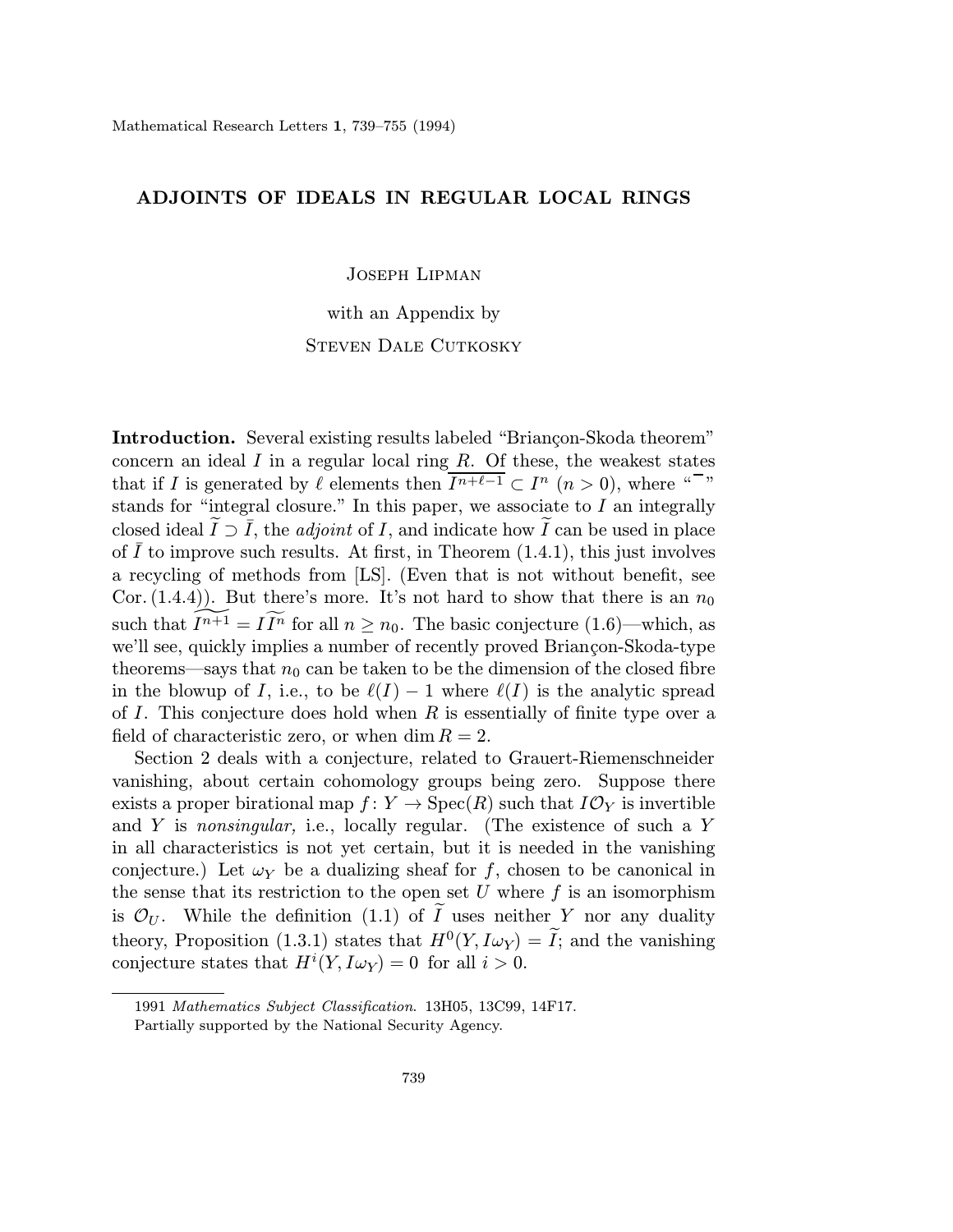740 JOSEPH LIPMAN

The point is that this vanishing conjecture implies conjecture (1.6). In fact it is only via Cutkosky's transcendental proof of vanishing (see Appendix) that we know conjecture (1.6) holds in characteristic zero.

Section 3 elaborates on the two-dimensional case, where the vanishing conjecture is known to hold, see Remark  $(2.2.1)(b)$ . In this case a geometrically motivated treatment of the adjoint of a simple complete ideal I was given in [L4], where close connections with the multiplicity sequence and the conductor ideal of the local ring  $\rho$  of the "generic curve through  $I$ " were brought out. (Roughly speaking, o is the local ring at the generic point eof the exceptional divisor—a  $\mathbb{P}^1$ —on the blowup  $Y_0$  of any 2-generated reduction  $I_0$  of  $I$ .) Propositions (3.1.2) and (3.2.2) below explore such connections for an arbitrary integrally closed I primary for the maximal ideal. I is shown to be the unique integrally closed ideal whose order is  $r-1$ at any infinitely near point where I has order  $r > 1$ , and 0 elsewhere. If Y is the normalization of  $Y_0$ , then  $I\omega_Y$  is just the conductor  $\mathfrak{C}:=\mathcal{O}_{Y_0}:\mathcal{O}_Y$ (so  $\mathfrak C$  is independent of the choice of  $I_0$ ), and it is generated by its global sections, i.e., by I. We also find in Proposition  $(3.3)$  that  $I = I_0: I$ . er<br>E sections, i.e., by  $I$ 

Again for an integrally closed m-primary ideal  $I$  in a two-dimensional regular local ring  $(R, m)$ , Huneke and Swanson have a remarkable characterization of I as being the second Fitting ideal  $\mathfrak{F}_2(I)$ ; and more generally (since  $I = \mathfrak{F}_1(I)$ ), for all  $n > 0$ ,  $\widetilde{\mathfrak{F}_n(I)} = \mathfrak{F}_{n+1}(I)$  (see [HS]).

Let me mention in closing that though the material in [L4] dates back to 1966, the results in this paper all came out of an effort to analyze the Briançon-Skoda theorem  $(3.3)$  in [AH1].

1. Adjoints and Briançon-Skoda theorems. Let R be a regular noetherian domain with fraction field  $K$ , let v be a valuation of K whose valuation ring  $R_v$  (with maximal ideal  $m_v$ ) contains R, and let h be the height of the prime ideal  $p := m_v \cap R$ . We say that v is a prime divisor of R if  $R_v/m_v$  has transcendence degree  $h-1$  over its subfield  $R_p/pR_p$ . It is equivalent that  $R_v$  be essentially of finite type over  $R$ , or that v be a Rees valuation of some R-ideal I, i.e., that  $R_v$  be R-isomorphic to the local ring of a point on the normalized blowup  $Y_I := \text{Proj}(\bigoplus_{n>0} I^n)$ , where  $\overline{I^n}$  is the integral closure of  $I^n$ . Such a v is a discrete rank-one valuation. (See  $[A, p. 300, Thm. 1(4)$  and p. 336, Prop. 3.). Note also that  $R$ , being universally catenary, satisfies the "dimension formula" [EGAIII, (5.6.4) and  $(5.6.1)(c)$ ; and that  $\overline{Y}_I$  is of finite type over R [Re, p. 27, Thm. 1.5].)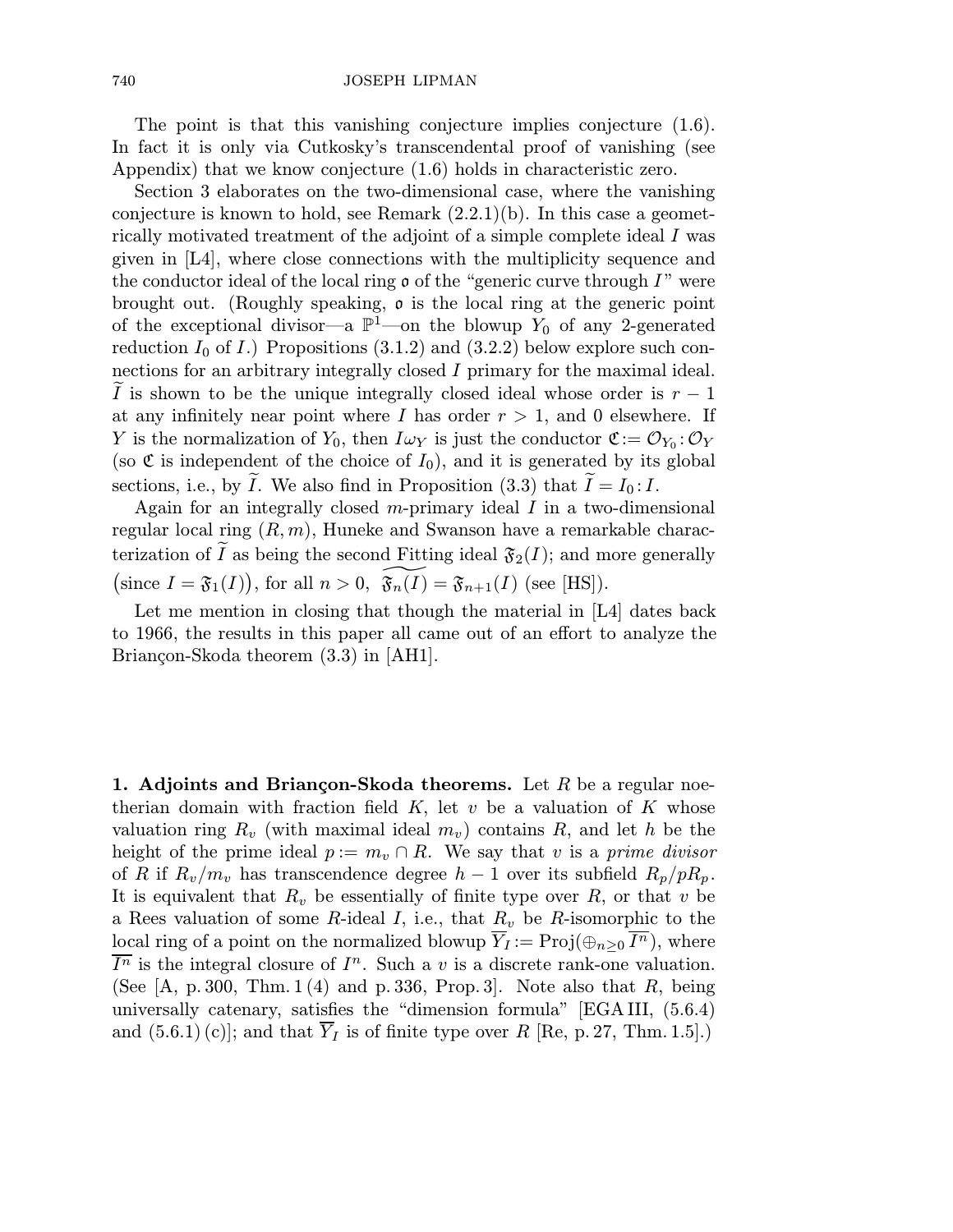**Definition (1.1).** The *adjoint* of an R-ideal I is the ideal

OINTS OF IDEALS IN REGULAR LOCAL RI

\n1). The *adjoint* of an *R*-ideal *I* is the idea

\n
$$
\widetilde{I} := \bigcap_{v} \{ r \in K \mid v(r) \geq v(I) - v(J_{R_v/R}) \}
$$

where the intersection is taken over all prime divisors  $v$  of  $R$ , and where for any essentially finite-type R-subalgebra  $S$  of  $K$ , the Jacobian ideal  $J_{S/R}$ is the 0-th Fitting ideal of the S-module of Kähler differentials  $\Omega_{S/R}^1$ .

Remarks (1.2). (a)  $\widetilde{I} \subset R$  because R is the intersection of its localizations at height one primes, and each such localization is the valuation ring of a v for which  $v(J_{R_v/R}) = 0$ . Hence (c)  $\widetilde{I} \subset$ <br>
es, an<br>  $= 0$ <br>  $= \bigcap$ 

$$
\widetilde{I} = \bigcap_{v} \{ r \in R \mid v(r) \ge v(I) - v(J_{R_v/R}) \}
$$

where the intersection is taken over all prime divisors v such that  $v(I) > 0$ .

(b) Being an intersection of valuation ideals, I is *integrally closed*; and if  $\overline{I}$  is the integral closure of  $I$  then rime<br>
1 ide<br>  $= \tilde{\tilde{I}}.$ 

11.1 is the integral closure of 
$$
I
$$
 then

\n(1.2.1)

\n
$$
I \subset \overline{I} \subset \widetilde{I} = \widetilde{\overline{I}}.
$$
\nIn fact, for any height  $h$  prime ideal  $P$  such

\n
$$
\overline{I}: P^{h-1} \subset \widetilde{I}.
$$

In fact, for any height h prime ideal P such that  $R/P$  is regular,

$$
(1.2.2) \t\t \bar{I}: P^{h-1} \subset \bar{I}.
$$

To see this we need only prove, for any prime divisor  $v$ , the inequality  $v(J_{R_v/R}) \ge v(P^{h-1}),$  for which purpose we can localize at  $p := m_v \cap R$ , reducing to where R is local; but then  $R_v \supset R := R[x_2/x_1,\ldots,x_h/x_1]$  for some  $(x_1, x_2, \ldots, x_h)$  generating P, and

some 
$$
(x_1, x_2, ..., x_h)
$$
 generating  $P$ , and  
\n(1.2.3)  $J_{R_v/R} = J_{R_v/R'} J_{R'/R} = P^{h-1} J_{R_v/R'}$   
\n(see [LS, p. 201, (1.1) and top of p. 202]), whence the conclusion.  
\n(c) For any  $x \in R$ , we have  $\widetilde{xI} = x\widetilde{I}$ . In particular,  $\widetilde{xR} = xR$ .  
\n(d) For any two  $R$ -ideals  $I$ ,  $J$ , we have  $\widetilde{JI}: I = \widetilde{J}$ . In particular,

(see [LS, p. 201,  $(1.1)$  and top of p. 202]), whence the conclusion.

$$
\widetilde{I^{n+1}}: I = \widetilde{I^n} \qquad (n \ge 0).
$$

(1.3). Given any finite-type birational map  $f: Y \to \text{Spec}(R)$ , we may and will—identify  $\mathcal{O}_Y$  with a subsheaf of the constant sheaf K on Y, so that the stalks  $\mathcal{O}_{Y,y}$   $(y \in Y)$  are all R-subalgebras of K. If  $g: Z \to \text{Spec}(R)$  is another such map which factors via f, then g is uniquely determined by  $Z$ and Y, and we say that Z dominates Y. The relative Jacobian  $\mathcal{J}_f$  (or, less precisely,  $\mathcal{J}_Y$  is the coherent  $\mathcal{O}_Y$ -module whose sections over any affine open  $Spec(A) \subset Y$  are given by  $H^0(Spec(A), \mathcal{J}_Y) = J_{A/R}$ .

We set

$$
\omega_Y := \mathcal{O}_Y : \mathcal{J}_Y \cong \mathcal{H}om_Y(\mathcal{J}_Y, \mathcal{O}_Y).
$$

If Y is normal,  $\omega_Y$  is a canonical dualizing sheaf for f [LS, p. 206, (2.3)].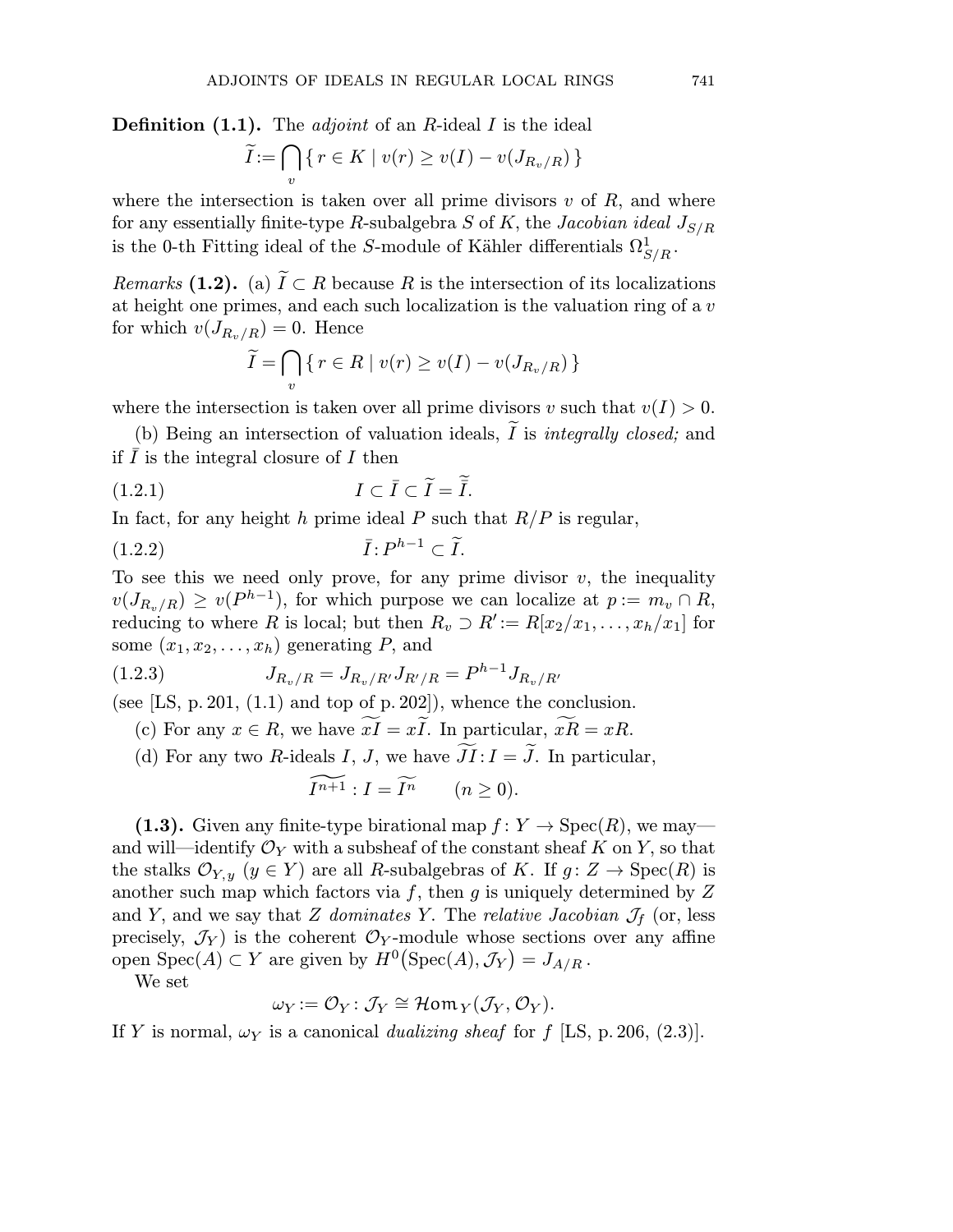For any proper birational  $f: Y \to \text{Spec}(R)$  with Y normal and  $I\mathcal{O}_Y$ invertible, we set

$$
\widetilde{I}_Y := H^0(Y, I\omega_Y),
$$

the ideal obtained by restricting the intersection in Definition  $(1.1)$  to those v such that  $R_v$  is  $\mathcal{O}_{Y,y}$  for some  $y \in Y$ . So  $I \subset I_Y$ , and  $I_Y$  is a "decreasing" function of  $\tilde{Y}$  in the sense that for any proper birational  $g: Z \to Y$  with Z normal, we have  $I_Z \subset I_Y$ . For any prime divisor w,  $R_w$  is the local ring of a point on some such  $Z$ ; so the intersection of all  $I_Z$  $\ddot{\ }$ . is just  $I$ . e

Proposition (1.3.1). For any Y as above and having pseudo-rational singularities (for example, Y regular),  $I_Y = I$ . If such a Y exists then for any multiplicative system M in R,  $\widetilde{IRM} = \widetilde{I}R_M$ .

*Proof.* The pseudo-rationality assumption forces  $g_*(I\omega_Z) = I\omega_Y$  for all  $g \colon Z \to Y$  as above (by [LT, p. 107, Corollary], and since  $I\mathcal{O}_Y$  is invertible), whence  $\mathbf{e} = \mathbf{e} \cdot \mathbf{e}$ 

$$
\widetilde{I}_Z = H^0(Z, I\omega_Z) = H^0(Y, g_*I\omega_Z) = \widetilde{I}_Y,
$$

and  $I_Y = \bigcap_Z I_Z = I$ . The rest follows from compatibility of  $H^0(Y, I\omega_Y)$ with localization on  $R$ .  $\Box$ 

*Remarks* (1.3.2). (a) That a regular Y with  $I\mathcal{O}_Y$  invertible always exists has been announced by Spivakovsky, but details have not appeared at the time of this writing. For the equicharacteristic zero case, see [H].

(b) In dimension 2, every normal Y birationally dominating  $Spec(R)$  has pseudo-rational singularities, [L1, p. 212, §9], [LT, p. 103, Example (a)]. So in Proposition  $(1.3.1)$ , we could take Y to be the normalized blowup of I.

(c) An example where Y in  $(1.3.1)$  can be taken to be the blowup of I is given by  $I = (x_1, \ldots, x_r, y)R$ , where  $(x_1, \ldots, x_r)$  is a regular sequence such that  $R/(x_1,\ldots,x_r)R$  is still regular [LS, p. 219, Proposition, (ii)]. Here  $I<sup>n</sup> = I<sup>n</sup>$   $\gamma$  ( $n \ge 0$ ) is easily calculated: for, if L is any R-ideal generated by a regular sequence of length  $\delta$  and such that all the powers of L are integrally closed, then the blowup X of L is normal and  $J_X = L^{\delta-1} \mathcal{O}_X$ , [LS, top of p.202]. It follows that

$$
\widetilde{L^n}_X = R \qquad (n < \delta)
$$
\n
$$
= L^{n-\delta+1} \qquad (n \ge \delta).
$$

For  $L = I$  we have  $\delta = r$  or  $r+1$  according as y is or is not in  $(x_1, \ldots, x_r)R$ .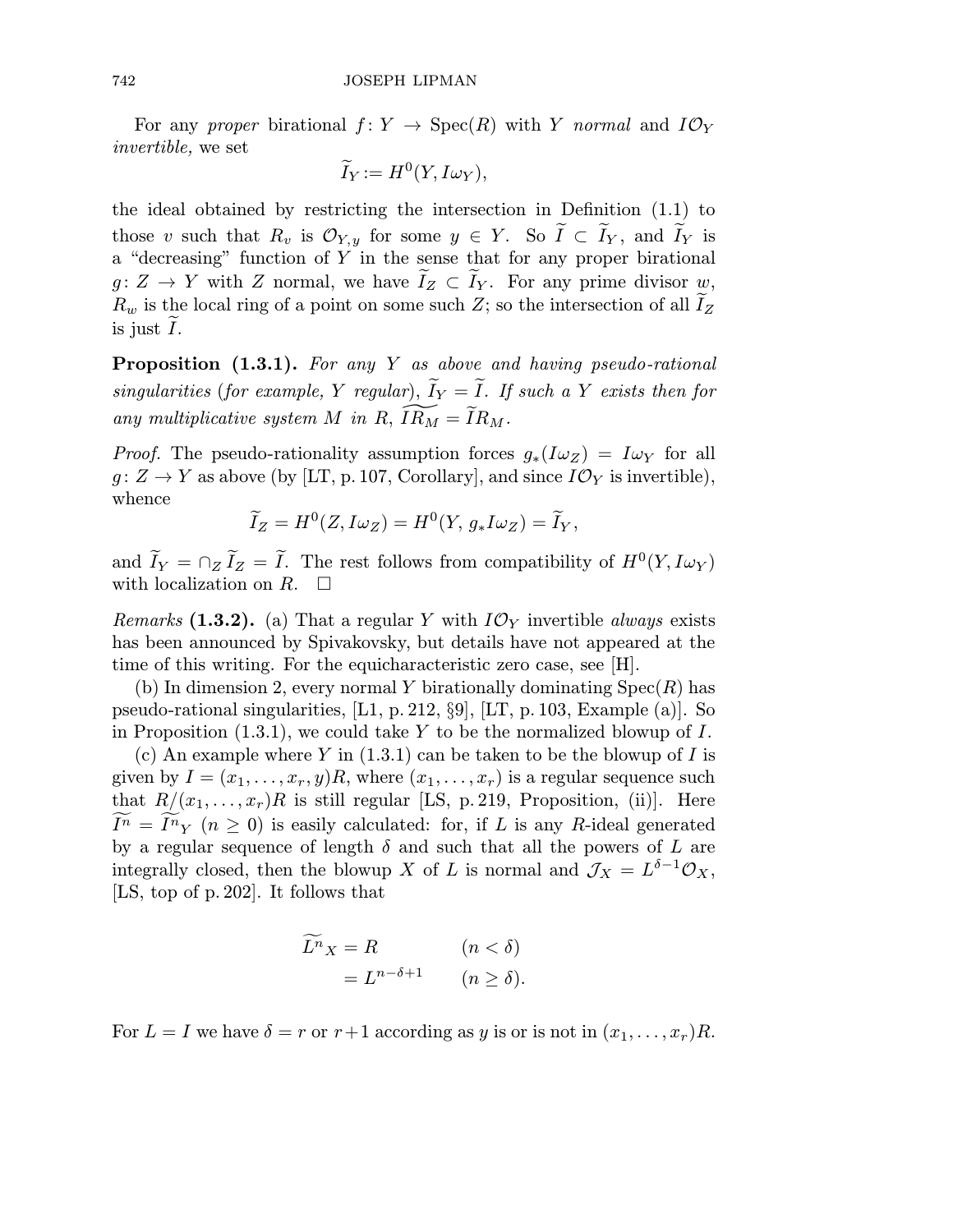(d) If R is local with maximal ideal  $m$ , and we set, for any R-ideal I,

TS OF IDEALS IN REGULAR LOCAL  
with maximal ideal m, and we set,  

$$
r = r(I) := \dim_{R/m}((I + m^2)/m^2)
$$
,

then I contains an ideal  $I_0:=(x_1,\ldots,x_r,y)R$  as in (c), where we can take  $\delta = r + 1$  unless  $R/I$  is regular, in which case  $\delta = r$ . If  $I \neq 0$  then  $\delta \geq 1$ , and for  $n > \delta$ ,

$$
\widetilde{I^n}: I^{n-\delta+1} = \widetilde{I^{\delta-1}} \supset \widetilde{I_0^{\delta-1}} = R,
$$

(see Remark  $(1.2)(d)$ ) whence, since  $I<sup>n</sup>$  is integrally closed,

$$
(1.3.3) \t\t \overline{I^{n-\delta+1}} \subset \widetilde{I^n}.
$$

 $(1.4)$ . The following is clearly related to the Briançon-Skoda theorem in [LS, p. 204, Thm. 1''].<sup>1</sup> (Recall from (1.2.1) the inclusion  $\overline{I} \subset \widetilde{I}$ , where  $\overline{I}$  and  $\widetilde{I}$  are the integral closure and adjoint, respectively, of the R-ideal I. See also (1.3.3).)

We say that I is  $\ell$ -generated  $(\ell > 0)$  if I is generated by  $\ell$  elements.

**Theorem (1.4.1).** For any  $\ell$ -generated ideal I in a regular noetherian domain R :

(i)  $\widetilde{I^{n+\ell-1}} \subset I^n$  for all  $n \gg 0$ .

(ii) If the graded ring  $gr_I R := \bigoplus_{n>0} I^n/I^{n+1}$  contains a homogeneous regular element of positive degree, then (i) holds for all  $n \geq 1$ .

(iii)  $\widetilde{I^{n+\ell}} \subset I^n$  for all  $n \geq 0$ .

*Proof.* If  $Y_0 := \text{Proj}(\bigoplus_{n\geq 0} I^n)$  is the blowup of *I*, and *Y* is its normalization,<br>then as in [LS, p. 200, Thm. 2 and proof of Corollary],  $I^{\ell-1}\omega_Y \subset \mathcal{O}_{Y_0}$  (all<br>inside the constant sheaf *K* on  $Y_0$ ). Henc then as in [LS, p. 200, Thm. 2 and proof of Corollary],  $I^{\ell-1}\omega_Y \subset \mathcal{O}_{Y_0}$  (all inside the constant sheaf  $K$  on  $Y_0$ ). Hence

$$
\widetilde{I^{n+\ell-1}}\subset H^0(Y,I^{n+\ell-1}\omega_Y)\subset H^0(Y_0,I^n\mathcal{O}_{Y_0})=\bigcup_{j\geq 0}I^{n+j}:I^j.
$$

For  $n \gg 0$ ,  $H^0(Y_0, I^n\mathcal{O}_{Y_0}) = I^n$  (by e.g., [EGAIII, (2.3.1)]),<sup>2</sup> proving (i). If  $gr_I R$  has a homogeneous regular element of positive degree, then  $I^{n+j}$ :  $I^j = I^n$ , proving (ii).

<sup>&</sup>lt;sup>1</sup>For that statement and the ones that follow it to be correct, the integer  $\delta(I)$  therein must be replaced by  $\max(\delta(I), 0)$ . (When R is local,  $\delta(I) < 0$  iff  $R/I$  is regular.)

<sup>&</sup>lt;sup>2</sup>For a more elementary proof, apply  $[ZS, pp. 154–155, Lemmas 4 and 5]$  to the ideal  $\mathfrak{B}:=(0)$  in gr<sub>I</sub>R to find an integer q such that for any n and any  $x \in H^0(Y_0, I^n \mathcal{O}_{Y_0})\backslash I^n$ ,  $x \notin I<sup>q</sup>$  (because the leading form of x annihilates all homogeneous elements of large degree ...) Such an x must lie in  $\overline{I^n}$ . But there exists p such that  $\overline{I^{p+1}} = I \overline{I^p}$ , whence  $\overline{I^{p+q}} \subset I^q$ , and therefore  $n < p+q$ .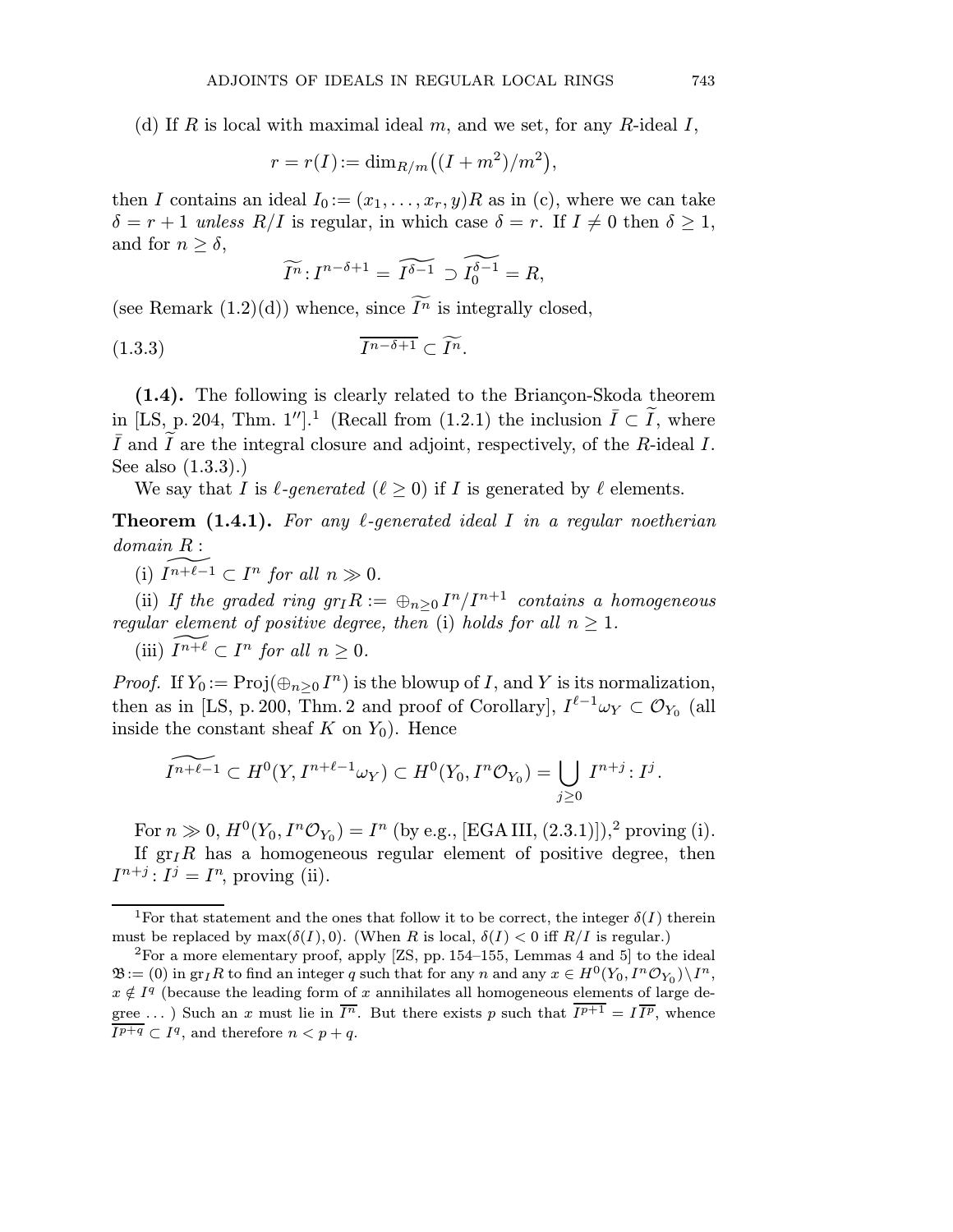744 JOSEPH LIPMAN

In (i), the restriction of  $n$  to sufficiently large values is annoying, and may well be unnecessary (see Conjecture  $(1.6)$  below). If so, then  $(iii)$ —and the following ungainly argument—would be superfluous.

The polynomial ring  $R[t]$  is still regular. An immediate consequence of the following Lemma is that for any R-ideal L,  $\widetilde{L}R[t] \subset LR[t]$ . (The adjoints are taken in R and R[t] respectively.) With  $I' := (I, t)R[t]$ , we have that  $gr_I/R[t] \cong (gr_I/R)[t]$  has a regular element (namely t) of degree 1, and we can apply (ii) to get  $I'^{n+\ell} \subset I'^n$  for all  $n \geq 0$ ; and since  $I^{n+\ell}R[t] \subset (I^{n+\ell}R[t]) \sim I'^{n+\ell}$  and  $I'^n \cap R = I^n$ , therefore (iii) results.

**Lemma (1.4.2).** Let w be a prime divisor of the polynomial ring  $R[t]$  and let v be the restriction of w to K, the fraction field of R. Then v is a prime divisor of R, and for any R-ideal L,

$$
v(L) - v(J_{R_v/R}) \ge w(L) - w(J_{R_w/R[t]}).
$$

*Proof.* Let  $(R_w, m_w)$  and  $(R_v, m_v)$  be the (discrete) valuation rings of w and v respectively. Set  $q := m_w \cap R_v[t]$ . There are two cases to consider.

(1)  $q = m_v R_v[t]$ . Then the localization  $R_v[t]_q$  is a discrete valuation ring contained in, and hence equal to,  $R_w$ . Thus  $R_w/m_w = (R_v/m_v)(t)$  has transcendence degree  $(t.d.)$  1 over  $R_v/m_v$ .

(2)  $q \supseteq m_v R_v[t]$ , whence q is maximal, and  $R_v[t]/q$  is algebraic over  $R_v/m_v$ . Since  $R_w$  is essentially of finite type over  $R[t]$ , hence over  $R_v[t]$ , therefore w is a prime divisor of  $R_v[t]$ ; and so  $R_w/m_w$  has t.d. 1 over  $R_v[t]/q$ . Thus, again,  $R_w/m_w$  has t.d. 1 over  $R_v/m_v$ .

Now set  $p' := m_w \cap R[t]$  and  $p := p' \cap R = m_v \cap R$ , so that  $R_w/m_w$  has t.d. height $(p')-1$ over  $R[t]/p'$ , and by the preceding, the t.d. of  $R_v/m_v$  over  $R/p$  is height $(p') - 2 +$  the t.d. of  $R[t]/p'$  over  $R/p$ . It follows then from [ZS, p. 323, Prop. 1A] that  $R_v/m_v$  has t.d. height(p) – 1 over  $R/p$ , and so v is indeed a prime divisor of R.

The last assertion follows from the relation

$$
J_{R_w/R[t]} = J_{R_w/R_v[t]} J_{R_v[t]/R[t]} = J_{R_w/R_v[t]} J_{R_v/R}
$$

(See [LS, p. 201, (1.1)] for the first equality.)  $\Box$ 

Suppose now that R is *local*, with maximal ideal m. For an R-ideal I, the analytic spread  $\ell(I)$  is the Krull dimension of the ring  $\bigoplus_{n>0} I^n/mI^n$ . When  $R/m$  is infinite then I has an  $\ell(I)$ -generated reduction  $I_0 \subset I$ , i.e.,  $I_0I^n = I^{n+1}$  for some  $n \geq 0$ .

**Corollary (1.4.3).** For R local, assertions (i) and (iii) in Theorem  $(1.4.1)$ hold with  $\ell$  the analytic spread of I. And if I has an  $\ell$ -generated reduction  $I_0$  such that  $gr_{I_0}R$  contains a homogeneous regular element of positive degree, then (i) holds for all  $n \geq 0$ .

*Proof.* By arguing as in the proof of  $(1.4.1)(iii)$ , with  $R[t]$  replaced by its localization  $S := R[t]_{mR[t]}$ , and  $I' := IS$ , we reduce to the case where  $R/m$ is infinite. Then we can apply (1.4.1) to an  $\ell$ -generated reduction  $I_0$ , noting that for any valuation v such that  $R_v$  contains R we have  $v(I_0) = v(I)$ , *Froof.* By arguing as in the proceduration  $S := R[t]_{mR[t]}$ , and  $I'$  is infinite. Then we can apply (1.4) that for any valuation v such the whence  $\widetilde{I_0^p} = \widetilde{I^p}$  for all  $p \ge 0$ .  $\Box$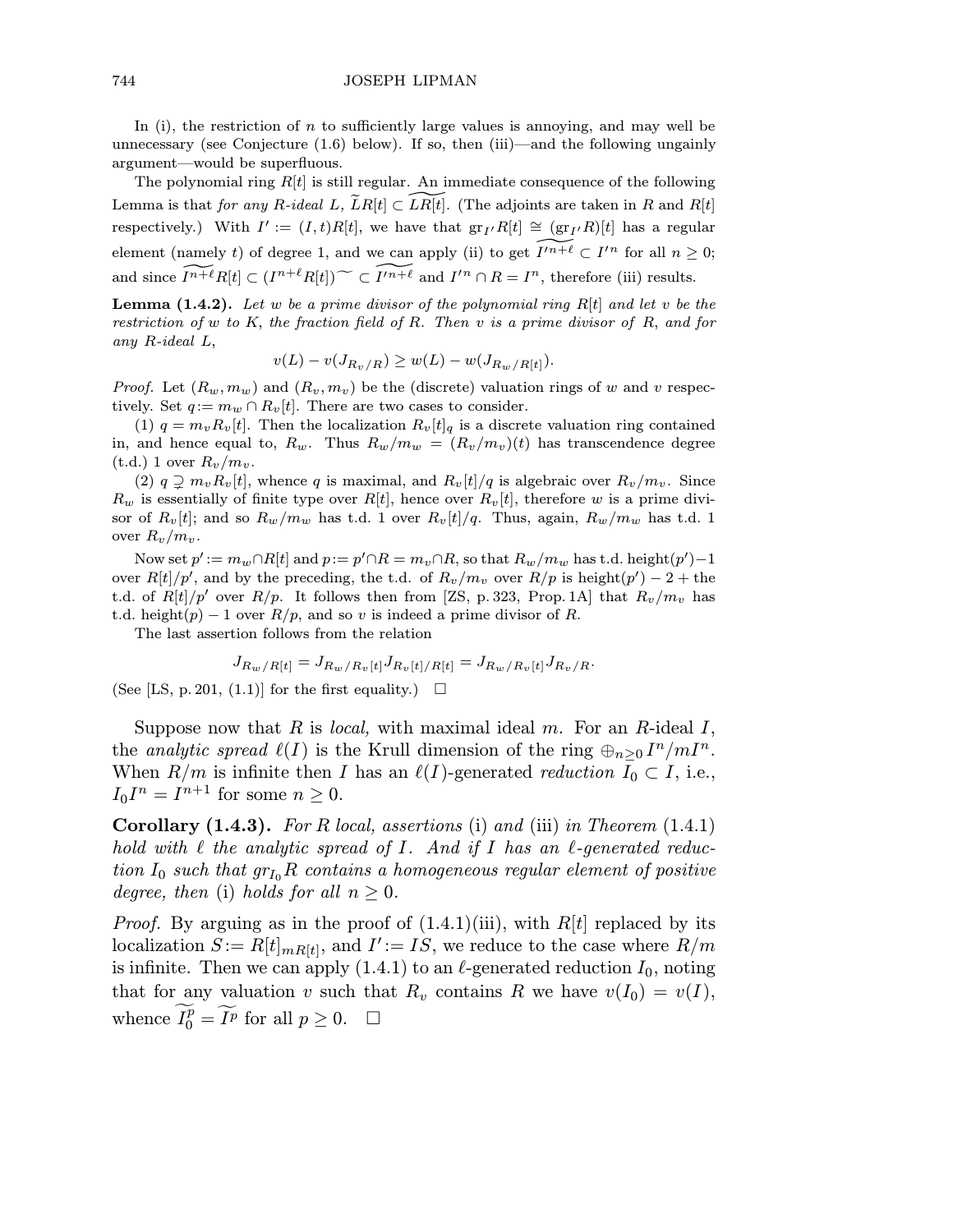The following statement was conjectured by Huneke.

**Corollary** (1.4.4). If  $(R, m)$  is a d-dimensional regular local ring and I is an m-primary ideal, then for all  $n \geq 1$ ,

$$
\overline{I^{n+d-1}}:m^{d-1}\subset I^n.
$$

*Proof.* Replacing  $(R, I)$  by  $(S := R[t]_{mR[t]}, IS)$  if necessary, we may assume that  $R/m$  is infinite. Then I has a d-generated reduction  $I_0$  such that  $gr_{I_0}R$  is a polynomial ring in d variables over  $R/I_0$ ; so Corollary (1.4.3) gives  $I^{n+\overline{d}-1} \subset I^n$ , and we can apply (1.2.2).  $\Box$ 

**Lemma (1.5).** Let R be a regular noetherian domain, let I be an R-ideal,  $\operatorname{gr}_{I_0} R$  is a polynomial ring in  $d$  v<br>gives  $\widehat{I^{n+d-1}} \subset I^n$ , and we can ap<br>**Lemma (1.5).** *Let R be a regular<br>and set*  $G := \bigoplus_{n \geq 0} I^n$ *,*  $\widetilde{G} := \bigoplus_{n \geq 0} \widehat{I}$ and set  $G := \bigoplus_{n>0} I^n$ ,  $\widetilde{G} := \bigoplus_{n>0} \widetilde{I^n}$ . Then  $\widetilde{G}$  is a finitely generated graded G-module, and hence there is an  $n_0$  such that

$$
\widetilde{I^{n+1}} = I\widetilde{I^n} \quad \text{for all} \ \ n \ge n_0.
$$

 $G$ -module, and hence there is an  $n_0$  such that<br>  $\widetilde{I^{n+1}} = I \widetilde{I^n}$  for all  $n \ge n_0$ .<br>
Proof.  $\widetilde{G}$  is a graded G-module because, clearly,  $I^p \widetilde{I^q} \subset \widetilde{I^{p+q}}$   $(p, q \ge 0)$ .  $\widetilde{I^{n+1}} = I \widetilde{I^n}$  for all  $n \ge n_0$ .<br> *Proof.*  $\widetilde{G}$  is a graded *G*-module because, clearly,  $I^p \widetilde{I^q} \subset \widetilde{I^{p+q}}$   $(p, q \ge 0)$ .<br>
Now just note, with *Y* the normalized blowup of *I*, that by (1.3),  $\widetilde{G}$ a submodule of  $\bigoplus_{n>0} H^0(Y, I^n \omega_Y)$ , which is finitely generated over G (see  $[EGA III, (3.3.2)]$ .  $\Box$ 

As we'll see in (2.3) below, the following refinement of Lemma (1.5) holds true when  $R$  is essentially of finite type over a characteristic-zero field, or when dim  $R = 2$ . (The 2-dimensional case also results from Prop. (3.1.2), or from Prop.  $(4.2)$  of [HS]. For another example, see Remark  $(1.3.2)(c)$ .)

**Conjecture (1.6).** Let R be a regular local ring, and let I be an R-ideal of analytic spread  $\ell$ . Then

$$
\widetilde{I^{n+1}} = I \widetilde{I^n} \quad \text{for all} \ \ n \ge \ell - 1.
$$

We illustrate the usefulness of this conjecture (when it holds) by indicating how it implies some Briançon-Skoda-type theorems recently proved for equicharacteristic regular local rings by Aberbach and Huneke. These theorems are all of the form

$$
\overline{I^{n+\ell-1}} \subset I^n A \qquad (n>0),
$$

where the "coefficient ideal"  $A$  depends only on  $I$ . Under the assumption that (1.6) holds, we need only show that  $I^{\ell-1} \subset A$  in order to get the stronger assertion (see  $(1.2.2)$  and  $(1.3.3)$ ):

$$
\widetilde{I^{n+\ell-1}} = I^n \widetilde{I^{\ell-1}} \subset I^n A \qquad (n>0).
$$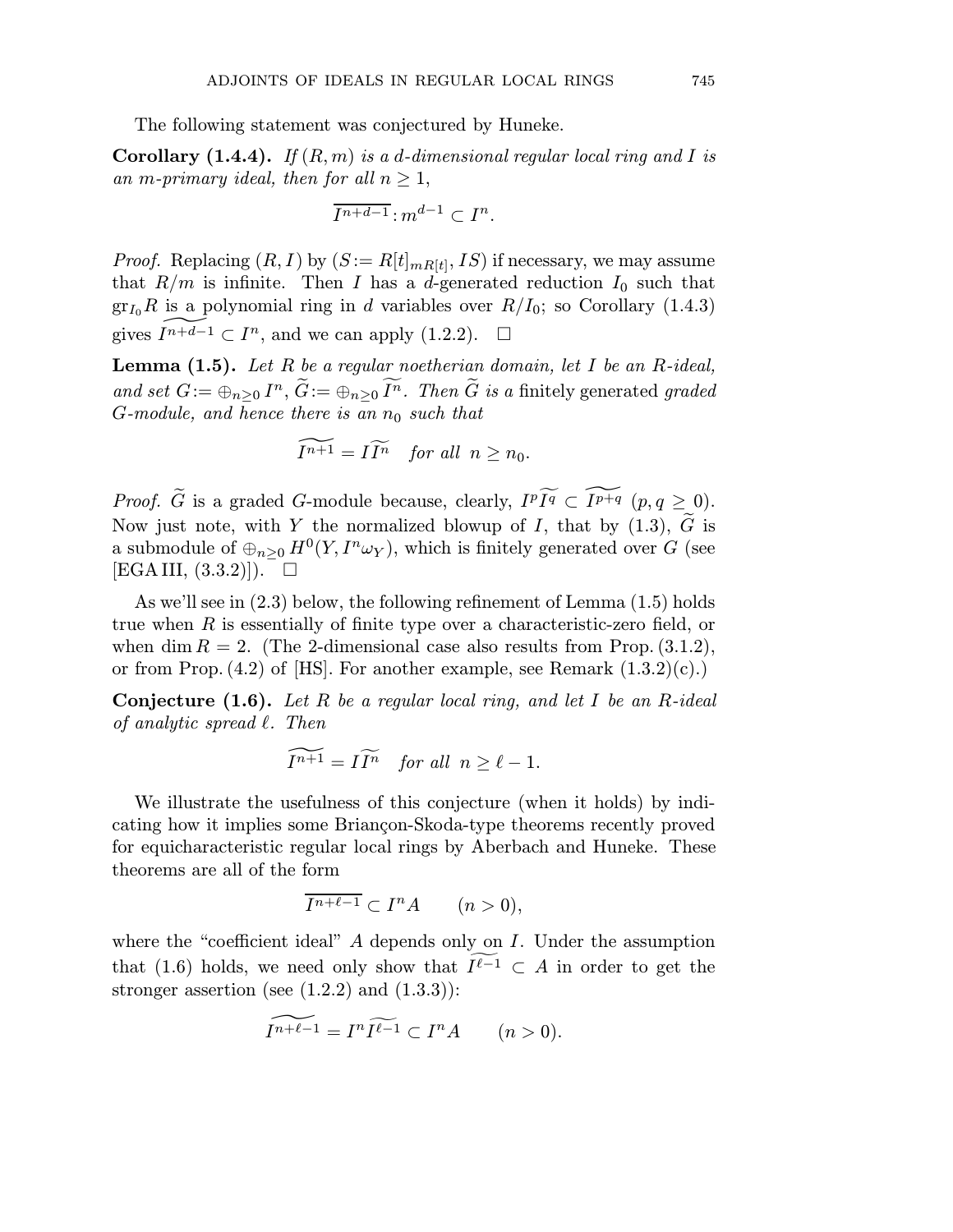$(1.6.1)$ . In [AH2] A is taken to be the sum of all ideals A' such that 746 JOSEPH LIPMAN<br>
(1.6.1). In [AH2] *A* is taken to be the sum of all ideals *A'* such that  $IA' = \overline{I}A'$ . By (1.6) and (1.2)(b),  $I\overline{I^{\ell-1}} = \overline{I}^{\ell} = \overline{I}\overline{I^{\ell-1}}$ , so that  $\overline{I^{\ell-1}} \subset A$ .<sup>3</sup>

 $(1.6.2)$ . In [AH1, p. 350, Thm. 3.3], A is taken to be the intersection of the primary components of  $I^{\ell-h}$  belonging to the minimal primes  $p_1,\ldots,p_e$ of I, where  $h := \max_i h_i := \max_i \text{height}(p_i)$ . (To check that  $\ell \geq h$ , just localize at each  $p_i$ .) To show that  $I^{\ell-1} \subset A$ , localize at  $p = p_i$   $(1 \le i \le e)$ , and note that

$$
\widetilde{I^{\ell-1}R_p} \subset \widetilde{I^{\ell-1}R_p} \subset I^{\ell-h_i} \subset I^{\ell-h},
$$

where the first inclusion is elementary, and the second is given by  $(1.4.1)(ii)$ .

Moreover, if (1.6) holds, then with  $I_p := IR_p$  we have

$$
\widetilde{I_p^{\ell-1}} = I_p^{\ell-h} I_p^{h-h_i} \widetilde{I_p^{h_i-1}} = I_p^{\ell-h} \widetilde{I_p^{h-1}};
$$

and hence if  $\widetilde{I^{\ell-1}R_p} = I_p^{\ell-1}$  for all  $p_i$  (see Prop. (1.3.1)), then  $\widetilde{I^{\ell-1}}$  is even contained in the intersection of the primary components of  $I^{\ell-h} \tilde{I}^{h-1}$ belonging to the  $p_i$ .

 $(1.6.3)$ . In  $[AHT, Thm. 7.6]$ , the above-mentioned Thm. 3.3 of  $[AH1]$ is strengthened. Here the inductive description of  $A$  is a bit complicated. So suffice it to say that the inclusion  $I^{\ell-1} \subset A$  can be established by alternately localizing at suitable associated primes of height i and applying  $(1.6)$ , as i goes, one step at a time, from  $\ell - 1$  down to the height of I.

**2.** A vanishing conjecture. Again, let  $I$  be an ideal in a regular local ring  $(R, m)$ . Throughout this section we make the following assumption which is satisfied at least over varieties in characteristic zero [H, p. 143, Cor. 1, or whenever dim  $R = 2$ , as follows e.g., from the Hoskin-Deligne formula, see [L3, p. 223, (3.1.1)].

**Assumption (2.1).** There exists a map  $f: Y \to \text{Spec}(R)$  which factors as a sequence of blowups with nonsingular centers, such that  $I\mathcal{O}_Y$  is invertible.

The basic conjecture (1.6) will be deduced from the following vanishing conjecture.

**Vanishing Conjecture (2.2).** With I and  $f: Y \to \text{Spec}(R)$  as above,

 $H^{i}(Y, I\omega_{Y})=0$  for all  $i > 0$ .

<sup>&</sup>lt;sup>3</sup>When dim  $R = 2$  and I is a 2-generated ideal primary for the maximal ideal, then  $I = A$ , see Prop. (3.3) below.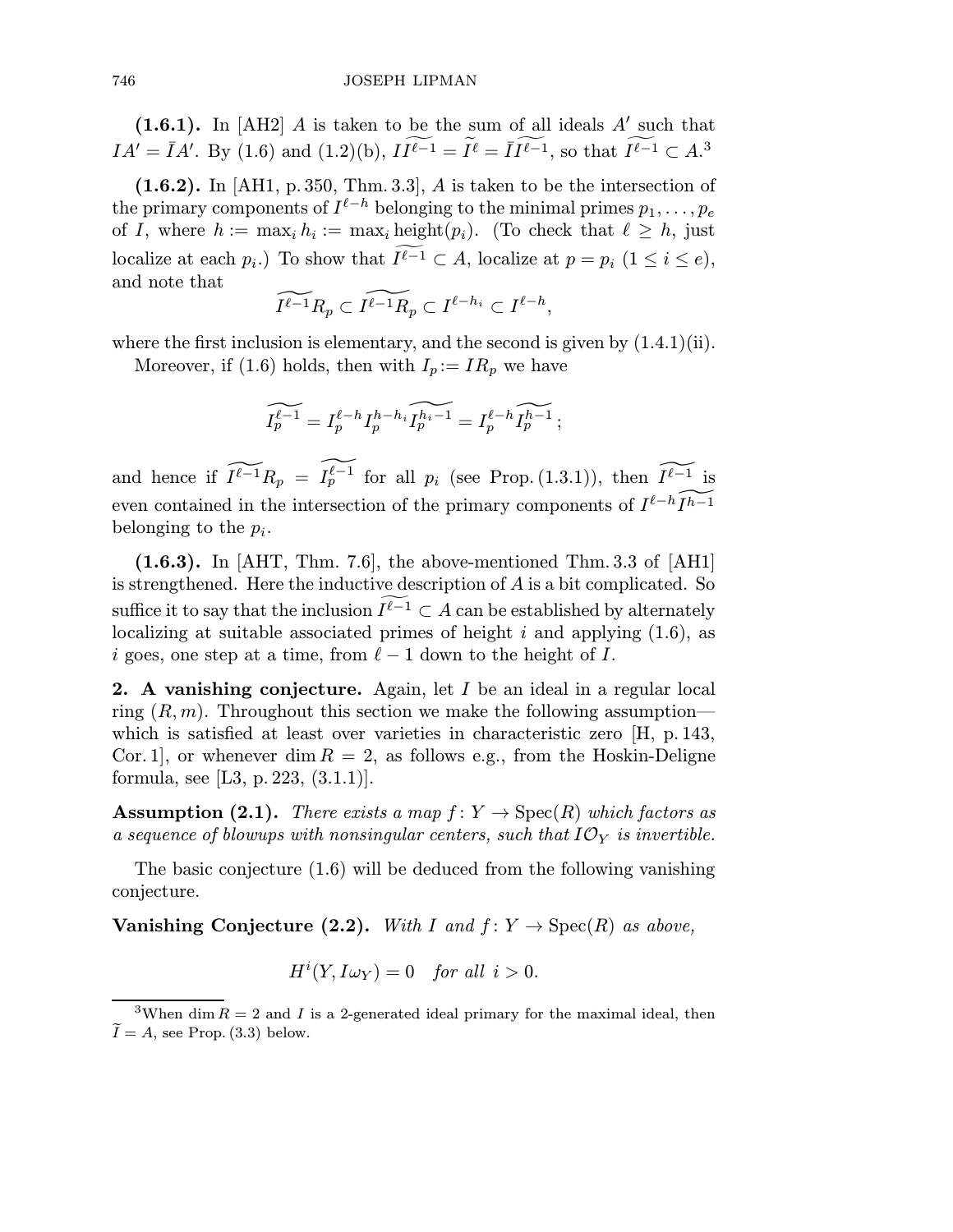*Remarks*  $(2.2.1)$ . (a) Cutkosky has a proof of the vanishing conjecture for local rings essentially of finite type over a field of characteristic zero, (Appendix, Theorem A3). He uses Kodaira vanishing, which doesn't always hold in positive characteristic; but that does not preclude the conjecture for special maps such as  $f$ .

(b) It was noted in (1.3) that  $\omega_Y$  is a dualizing sheaf for f. By duality [L2, p. 188], the conjecture is equivalent to the vanishing of  $H_E^i(Y,(I\mathcal{O}_Y)^{-1})$ for all  $i < \dim R$ , where  $E := f^{-1}\{m\}$  is the closed fiber. For  $d = 2$ , this dual assertion is proved in [L2, p. 177, Thm. 2.4].

(c) For  $I = R$ , the conjecture is a form of Grauert-Riemenschneider vanishing, and is readily proved by induction on the number of blowups making up the map  $f$ . For arbitrary  $I$ , the conjecture is equivalent to the vanishing of  $H^{i}(Y, Q)$  for all  $i > 0$  and every invertible quotient Q of a finite direct sum of copies of  $\omega_Y$  (because  $I\mathcal{O}_Y$  is a quotient of a direct sum of copies of  $\mathcal{O}_Y$ ...

Further, if  $g: Z \to \mathrm{Spec}(R)$  is the normalized blowup of I and  $h: Y \to Z$ is the domination map, then using the Leray spectral sequence for  $f = gh$ , and ampleness of  $I\mathcal{O}_Z$ , one shows that the vanishing of  $R^i h_* \omega_Y$   $(i > 0)$  is equivalent to the vanishing of  $H^{i}(Y, I^{n} \omega_{Y})$  for all  $n \gg 0$ . In other words, Conjecture (2.1) is somewhat stronger than Grauert-Riemenschneider vanishing for "sandwiched singularities."

(d) Theorem (4.1) of [L6, p. 153] shows that there is an R-ideal L such that Y in  $(2.1)$  is the blowup of L, i.e., the Proj of the Rees ring R[Lt] (t an indeterminate), and such that  $R[Lt]$  is Cohen-Macaulay (CM). This leads to another conjecture, which can be shown to imply the vanishing one:

**CM Conjecture.** Let  $L = II'$ , with L, I, and I' integrally closed R-ideals, and assume that  $R[Lt]$  is CM and normal. Then for some  $e > 0$ , the ideal  $IR[Leq]$  (which is divisorial) is CM as an  $R[Leq]$ -module.

(2.3). We show next that Conjecture (1.6) follows from the vanishing conjecture.<sup>4</sup> Thus (1.6) does hold for local rings of smooth points of algebraic varieties in characteristic zero, or when  $\dim R = 2$ . (See the preceding remarks  $(2.2.1)(a)$  and  $(b).$ ing conjecture. Thus (1.6) does notally for tocal rings of smooth points of algebraic varieties in characteristic zero, or when dim  $R = 2$ . (See the preceding remarks (2.2.1)(a) and (b).)<br>We reduce to where  $R/m$  is infini

We reduce to where  $R/m$  is infinite by passing as usual to  $S := R[t]_{mR[t]}$ . we need equality, which we can get by applying Prop. (1.3.1) to  $Y \otimes_R S$ , with Y as in  $(2.1)$ . (I don't know a more elementary way.)

Now let  $I_0 = (a_1, \ldots, a_\ell)R$  be a reduction of I, so that  $I_0\mathcal{O}_Y = I\mathcal{O}_Y$ . Let F be the direct sum of  $\ell$  copies of  $(I_0\mathcal{O}_Y)^{-1}$ , and let  $\sigma: F \to \mathcal{O}_Y$  be the  $\mathcal{O}_Y$ -homomorphism defined by the sequence  $(a_1,\ldots,a_\ell)$ . Then we have a

<sup>&</sup>lt;sup>4</sup>All we'll need here is that Y is regular and  $I\mathcal{O}_Y$  is invertible.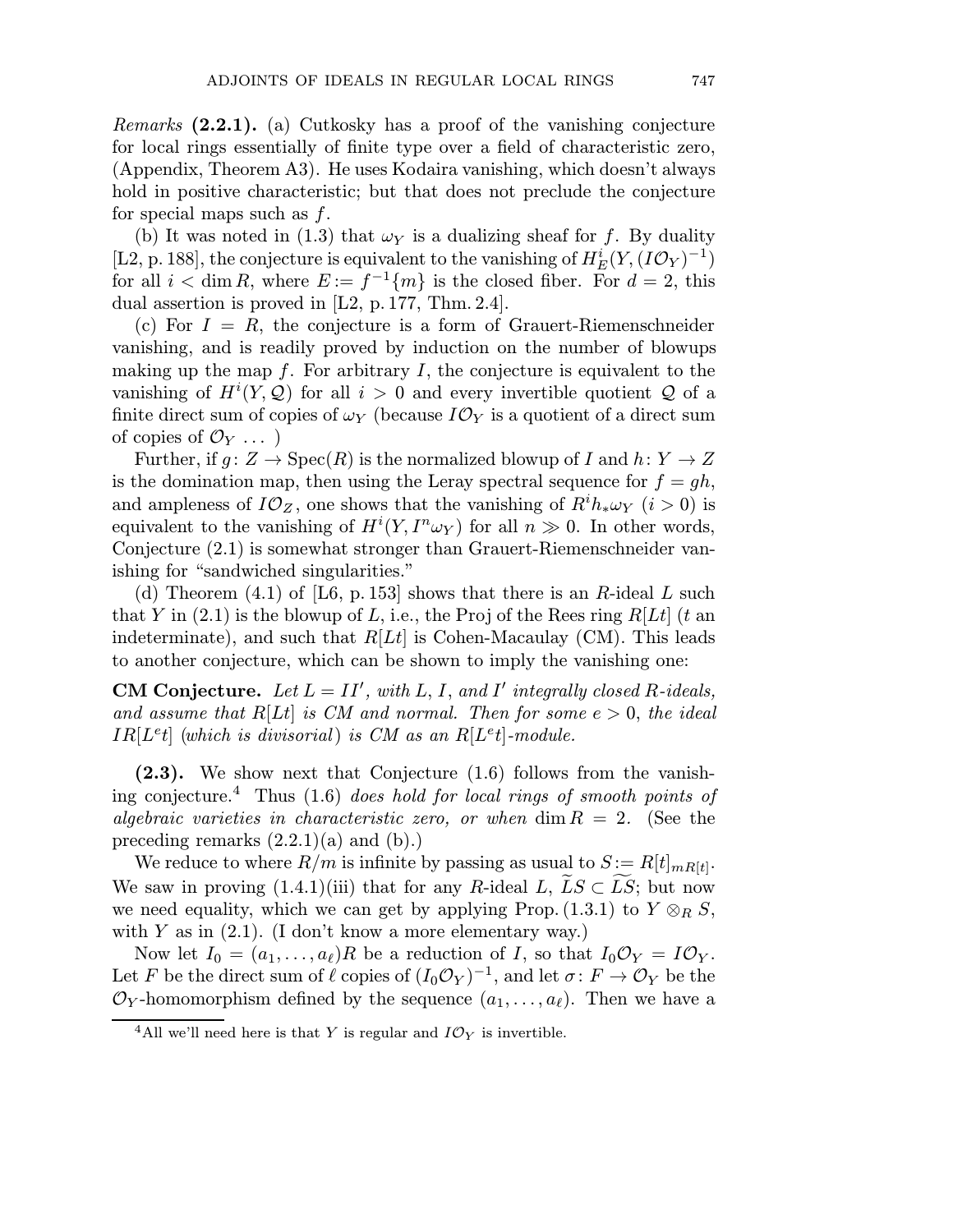locally split Koszul complex

$$
K(F,\sigma): 0 \to \Lambda^{\ell}F \to \Lambda^{\ell-1}F \to \cdots \to \Lambda^1F \xrightarrow{\sigma} \mathcal{O}_Y \to 0
$$

(see [LT, p. 111]), so that  $K(F,\sigma) \otimes I^{n+1}\omega_Y$   $(n \geq \ell-1)$  is exact. By (2.2), and with  $H^i(-) := H^i(Y, -),$ 

$$
H^{1}(I^{n-1}\omega_{Y})=H^{2}(I^{n-2}\omega_{Y})=\cdots=H^{\ell-1}(I^{n+1-\ell}\omega_{Y})=0.
$$

Hence, as in  $[LT, p. 112, Lemma (5.1)]$  we can conclude that

$$
H^0(I^{n+1}\omega_Y) = IH^0(I^n\omega_Y),
$$

i.e., by Proposition (1.3.1),  $I^{n+1} = I \widetilde{I^n}$ .  $\Box$ 

**3. Dimension 2.** Except in Lemma  $(3.2.1), (R, m)$  will be a regular local ring of dimension 2 and I will be an *m*-primary R-ideal. The purpose of this section is to give a number of alternative descriptions of I .

 $(3.1)$ . It is pointed out in the footnote on p. 235 of [L4] that when I is a simple integrally closed ideal, the definition of the adjoint of I given in [L4, p. 229] and [L5, p. 299] agrees with the one in this paper (see Proposition  $(1.3.1)$ ). Let us extend this result—more specifically, the not-quitecorrectly stated Corollary  $(4.1)$  of [L4, p. 233]—to arbitrary I.

The *point basis* of I is the family of integers  $(\text{ord}_S(I^S))_{S\supset R}$  where S runs through all two-dimensional regular local rings between  $R$  and its fraction field, ord $_S$  is the order valuation associated with the maximal ideal of  $S$ , correctly stated Corollary (4.1) of [L4, p. 233]—to arbitrary *I*.<br>
The *point basis* of *I* is the family of integers  $(\text{ord}_S(I^S))_{S \supset R}$  where *S* runs<br>
through all two-dimensional regular local rings between *R* and it many S for which  $\text{ord}_S(I^S) \neq 0$ ; these are called the *base points* of I [L4, p. 225]. Two m-primary ideals  $I'$  and  $I''$  have the same point basis iff their integral closures coincide [L3, p.209, (1.10)].

Consider a sequence of regular schemes

$$
\operatorname{Spec}(R) =: X_0 \underset{f_0}{\longleftarrow} X_1 \underset{f_1}{\longleftarrow} \cdots \underset{f_n}{\longleftarrow} X_{n+1} =: X
$$

where  $f_i: X_{i+1} \to X_i$   $(0 \leq i \leq n)$  is obtained by blowing up a point on  $X_i$ whose local ring  $(S_i, m_i)$  is a base point of *I*, and where  $I\mathcal{O}_X$  is invertible.<br>Denote by  $m_i \mathcal{O}_X$  the invertible  $\mathcal{O}_X$ -ideal whose stalk at  $x \in X$  is  $m_i \mathcal{O}_{X,x}$ <br>if  $\mathcal{O}_{X,x} \supset S_i$ , and  $\mathcal{O}_{X,x}$  otherw Denote by  $m_i\mathcal{O}_X$  the invertible  $\mathcal{O}_X$ -ideal whose stalk at  $x \in X$  is  $m_i\mathcal{O}_{X,x}$ if  $\mathcal{O}_{X,x} \supset S_i$ , and  $\mathcal{O}_{X,x}$  otherwise. Then

$$
\omega_X^{-1} = \prod_{i=0}^n m_i \mathcal{O}_X,
$$

see (1.2.3), or the footnote on page 235 in [L4]. With  $E_i \cong \mathbb{P}^1_{S_i/m_i}$  the curve on X corresponding to the  $m_i$ -adic valuation, and  $[S_i:R]$  the degree of the field extension  $(S_i/m_i)/(R/m)$ , we have that the intersection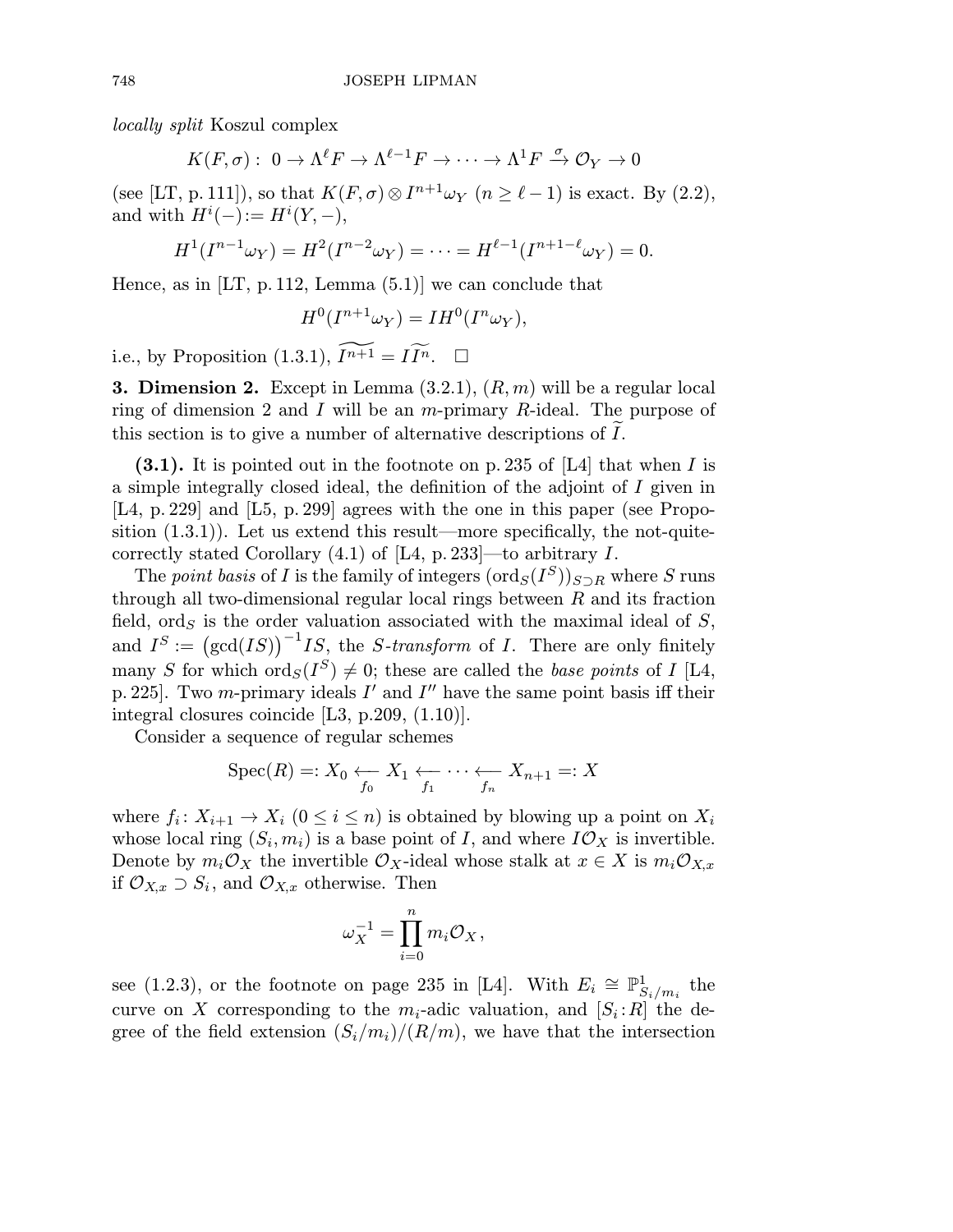number  $(E_i \cdot E_i)$  is  $-d_i[S_i : R]$  for some positive integer  $d_i$ , and  $d_i = 1$  iff  $I^{S_i}$  generates an invertible ideal on  $X_{i+1}$ , i.e., iff  $I^{S_i} = m_i^d$   $(d > 0)$ , in which case  $(I\mathcal{O}_X \cdot E_i) = d[S_i : R]$ . Also, as in [L4, p. 235],

$$
(\omega_X \cdot E_i) = -(E_i \cdot E_i) - 2[S_i : R].
$$

It follows that  $(I\omega_X \cdot E_i) \geq 0$  for all *i*, so by [L1, p. 220, Thm. (12.1)(ii)],  $I\omega_X$  is generated by its global sections, i.e., by I, see Prop. (1.3.1). Thus:

(3.1.1) 
$$
I\omega_X = \tilde{I}\mathcal{O}_X
$$
 i.e.,  $I\mathcal{O}_X = \tilde{I} \prod_{i=0}^n m_i \mathcal{O}_X$ .  
For any  $S \supset R$ , we have then  

$$
\text{ord}_S(I) - \text{ord}_S(\tilde{I}) = \sum \text{ord}_S(m_i).
$$

For any  $S \supset R$ , we have then

$$
\mathrm{ord}_S(I)-\mathrm{ord}_S(\widetilde{I})=\sum_{S_i\subset S}\mathrm{ord}_S(m_i).
$$

On the other hand, setting, for any two-dimensional regular local  $T$  be- $\operatorname{ord}_S(I) - \operatorname{ord}_S(I) = \sum_{S_i \subset S} \operatorname{ord}_S(m_i).$ <br>On the other hand, setting, for any two-dimensional regular local  $T$  l<br>tween  $R$  and its fraction field,  $r_T := \operatorname{ord}_T(I^T)$ ,  $\widetilde{r}_T := \operatorname{ord}_T(\widetilde{I}^T)$ , we have  $s_i\in S\ \cdot \text{ any two-dimensional regul}\ T:=\text{ord}_T(I^T),\ \widetilde{r}_T:=\text{ord}_T(\widetilde{I})\ =\ \sum \text{ord}_S(m_i)(r_T-\widetilde{r}_T),$ 

$$
\mathrm{ord}_S(I) - \mathrm{ord}_S(\widetilde{I}) = \sum_{T \subset S} \mathrm{ord}_S(m_i)(r_T - \widetilde{r}_T),
$$

see  $[L4, p. 301, Remark (1)]$ . By induction on the length g of the unique sequence of quadratic transforms  $R := R_0 \subset R_1 \subset \cdots \subset R_g =: S$  (see [A, p. 343, Thm. 3]), we deduce that mark (1)]. By induction on the lengtic transforms  $R := R_0 \subset R_1 \subset \cdots$ <br>
e deduce that<br>  $r_S - \widetilde{r}_S = 1$  (S = S<sub>1</sub>, S<sub>2</sub>, ..., S<sub>n</sub>)

$$
r_S - \widetilde{r}_S = 1 \qquad (S = S_1, S_2, \dots, S_n)
$$

$$
= 0 \qquad \text{otherwise.}
$$

But since  $S_1, S_2, \ldots, S_n$  are precisely the base points of I, i.e., those S such  $r_S - \widetilde{r}_S = 1$   $(S = S_1, S_2, \dots, S_n)$ <br>
= 0 otherwise.<br>
But since  $S_1, S_2, \dots, S_n$  are precisely the base points of *I*, i.e., tho<br>
that  $r_S > 0$ , what this amounts to is that  $\widetilde{r}_S = (\max(0, r_S - 1))$ that  $r_S > 0$ , what this amounts to is that  $\tilde{r}_S = (\max(0, r_S - 1))$ . Thus:  $\iota$ 

**Proposition (3.1.2).** I is the unique integrally closed ideal whose point basis is are precisely the base  $\overline{I}$ <br>imounts to is that  $\widetilde{r}_S = \overline{I}$  is the unique integror<br>max(0, ord<sub>S</sub>( $I^S$ ) – 1))

$$
\left(\max(0, \operatorname{ord}_S(I^S) - 1)\right)_{S \supset R}.
$$

For any two-dimensional regular local  $T$  between  $R$  and its fraction field, the point basis of the transform  $I<sup>T</sup>$  is obtained from that of I by restriction to those S which contain T. Moreover, a theorem of Zariski states that  $I<sup>T</sup>$ is integrally closed if  $I$  is (see e.g., [L5, p. 300]). We have then the following generalization of  $[L4, p.231, Thm. (3.1)]$ : to those S which contain T. Moreover, a theorem of Zariski states that  $I<sup>T</sup>$  is integrally closed if I is (see e.g., [L5, p. 300]). We have then the following generalization of [L4, p. 231, Thm. (3.1)]:<br>**Corollary (3.**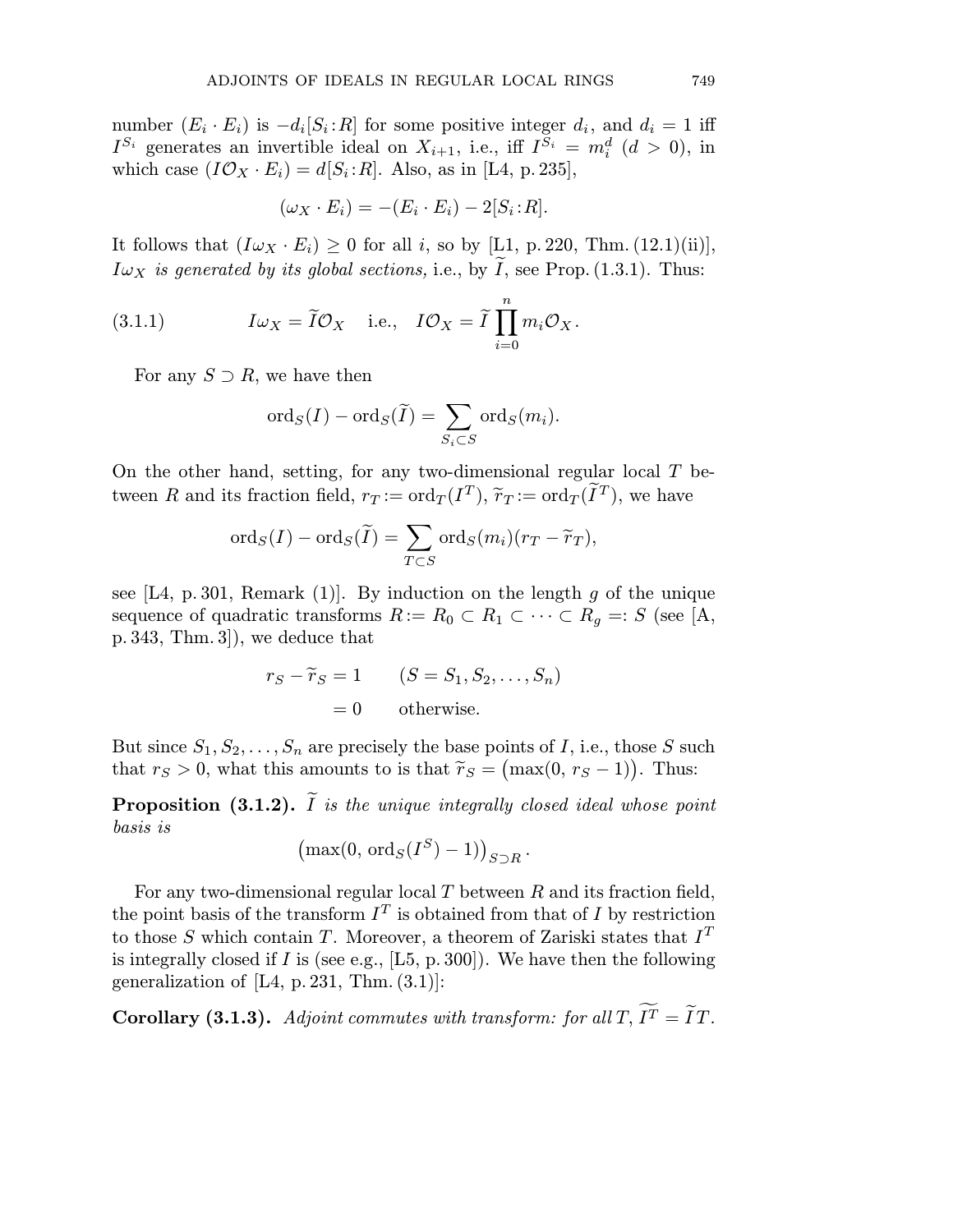## 750 JOSEPH LIPMAN

(3.2). For the next result, let I be any non-zero integrally closed ideal in a d-dimensional regular local ring R, such that I has a reduction  $I_0$ generated by a *regular sequence*  $(a_1, a_2, \ldots, a_d)$ . Let  $Y_0$  be the blowup up of  $I_0$ , let  $\pi: Y \to Y_0$  be the normalization map, and let  $\mathfrak C$  be the conductor of Y in  $Y_0$ . Then  $\mathfrak C$  is independent of  $I_0$ :

**Lemma (3.2.1).** With the preceding notation, we have  $\mathfrak{C} = I^{d-1}\omega_Y$ .

*Proof.* Noting that  $Y_0 \to \text{Spec}(R)$  is a local complete intersection map (see [LS, top of p. 202]), and arguing as on pp. 205–207 of *loc. cit.*, we find that

$$
\pi_* \omega_Y = \mathcal{H}om(\pi_* \mathcal{O}_Y, \omega_{Y_0}) = \mathcal{H}om(\pi_* \mathcal{O}_Y, (I_0 \mathcal{O}_{Y_0})^{1-d}),
$$

so that

$$
\pi_* I^{d-1} \omega_Y = \pi_* I_0^{d-1} \omega_Y = I_0^{d-1} \pi_* \omega_Y = \mathcal{H} \text{om} \left( \pi_* \mathcal{O}_Y, \mathcal{O}_{Y_0} \right) = \pi_* \mathfrak{C},
$$

whence the assertion.  $\Box$ 

More can be said in the two-dimensional case.

**Proposition (3.2.2).** With the preceding notation, when  $d = \dim R = 2$ ,  $\mathfrak C$  is generated by its global sections  $H^0(Y,\mathfrak C) = H^0(Y,I\omega_Y) = \widetilde{I}$ , i.e.,  $\mathfrak{C}=I\mathcal{O}_Y$  .

*Proof.* Choose X as in (3.1), and let  $g: X \to Y$  be the domination map (which exists because  $I\mathcal{O}_X$  is invertible). As in the proof of Prop. (1.3.1), (which cases because  $\mathcal{L} \times \mathcal{L}$  is invertible). As in the proof of Frop. (1.0.1),<br>  $g_*(I\omega_X) = I\omega_Y = \mathfrak{C}$ , the last equality by Lemma (3.2.1). Also, by [L1, p. 209, Prop.  $(6.5)$ , the  $\mathcal{O}_Y$ -ideal  $I\mathcal{O}_Y$  is integrally closed. Hence, and eby (3.1.1),

$$
\tilde{I}\mathcal{O}_Y=g_*(\tilde{I}\mathcal{O}_X)=g_*(I\omega_X)=I\omega_Y=\mathfrak{C},
$$

whence the assertion.  $\Box$ 

Here is another characterization of I .

**Proposition (3.3).** Let I be an m-primary integrally closed ideal in a regular local ring R of dimension 2, and let  $I_0 = (a, b)R$  be a reduction of I. Then with D an injective hull of  $R/m$ , we have a duality isomorphism

$$
R/\widetilde{I} \cong \mathrm{Hom}_R(I/I_0,D).
$$

Hence the R-module  $I/I_0$  depends only on I, and has annihilator  $I_0$ :  $I = I$ .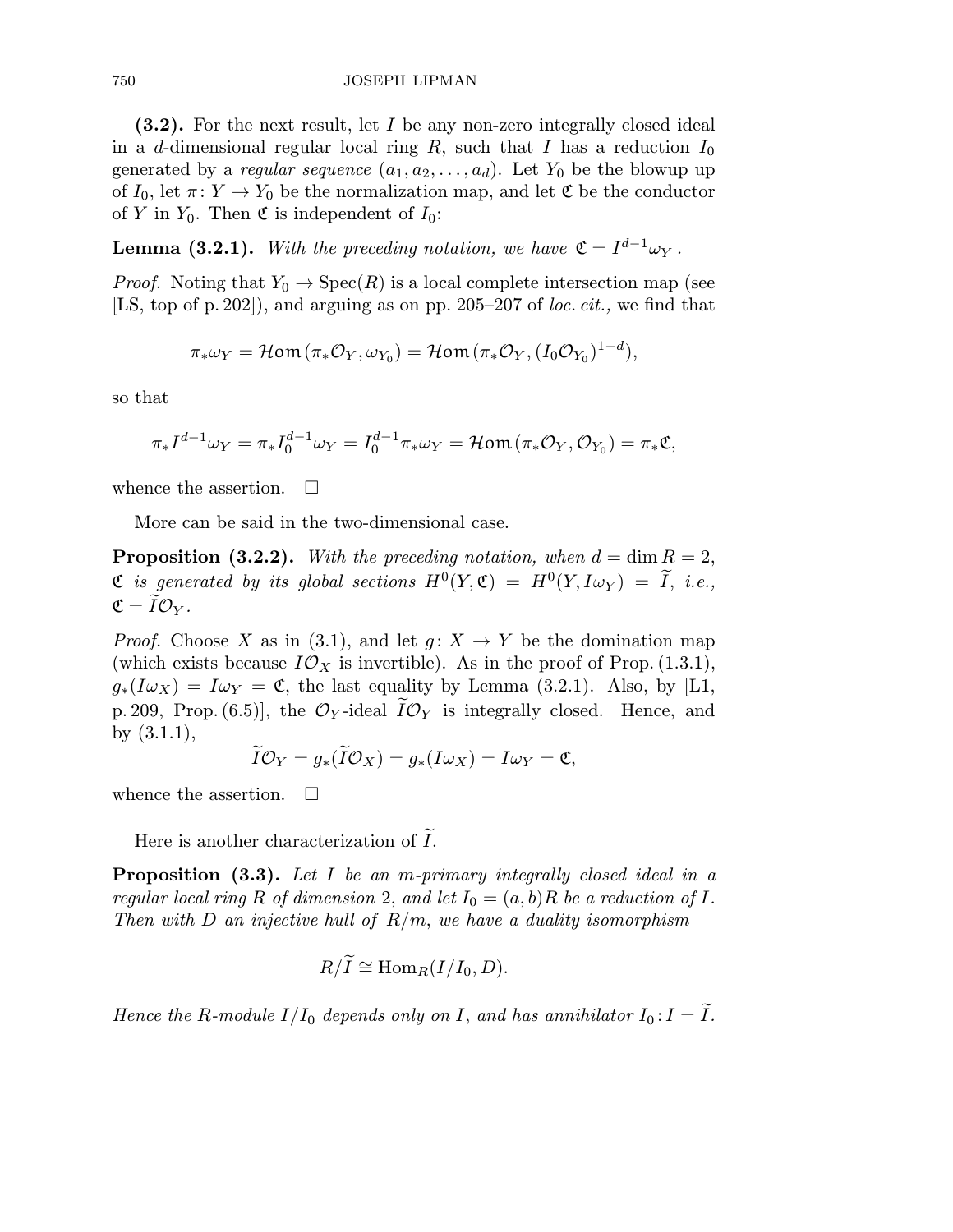*Proof.* Let  $f: Y \to \text{Spec}(R)$  be the normalized blowup of I. Recall that  $H^1(Y, \mathcal{O}_Y) = 0$  [L1, p. 199, Prop. (1.2)]; and  $H^2(Y, \mathcal{O}_Y) = 0$  since the fibers of f have dimension  $\langle 2. \rangle$  (In fact the following argument applies to any two-dimensional pseudo-rational singularity.) With  $\mathcal{I} := I \mathcal{O}_Y = (a, b) \mathcal{O}_Y$ , we have the exact Koszul complex

$$
0\longrightarrow \mathcal{I}^{-1}\stackrel{-b\oplus a}{\longrightarrow} \mathcal{O}_Y\oplus \mathcal{O}_Y\stackrel{(a,b)}{\longrightarrow} \mathcal{I}\longrightarrow 0,
$$

whence an exact homology sequence, with  $H^{\bullet}(-) := H^{\bullet}(Y, -),$ 

$$
R\oplus R = H^0(\mathcal{O}_Y \oplus \mathcal{O}_Y) \xrightarrow{(a,b)} H^0(\mathcal{I}) = I \to H^1(\mathcal{I}^{-1}) \to H^1(\mathcal{O}_Y \oplus \mathcal{O}_Y) = 0,
$$

yielding

$$
I/I_0\cong H^1(\mathcal{I}^{-1}).
$$

Since  $H^1(\mathcal{O}_Y) = 0$  and  $H^2(O_Y) = 0$ , therefore

$$
H^1(\mathcal{I}^{-1}) \cong H^1(\mathcal{I}^{-1}/\mathcal{O}_Y).
$$

Moreover,  $\mathcal{I}^{-1}/\mathcal{O}_Y$  vanishes on  $Y \setminus E := Y \setminus f^{-1}\{m\}$ ; and thus

$$
H_E^1(\mathcal{I}^{-1}/\mathcal{O}_Y) \cong H^1(\mathcal{I}^{-1}/\mathcal{O}_Y) \cong I/I_0.
$$

Denoting the dualizing functor  $\operatorname{Hom}_R(-, D)$  by  $-'$ , we have, by [L2, p. 188],

$$
H_E^2(\mathcal{I}^{-1}) \cong \text{Ext}^0(\mathcal{I}^{-1}, \omega_Y)' \cong H^0(\mathcal{I} \otimes \omega_Y)' = (\widetilde{I})',
$$

and similarly

$$
H_E^2(\mathcal{O}_Y) \cong \text{Ext}^0(\mathcal{O}_Y, \, \omega_Y)' \cong H^0(\omega_Y)' = R'.
$$

Recall from  $(2.2.1)(b)$  that  $H_E^1(\mathcal{I}^{-1}) = 0$ . So there is an exact sequence

$$
0 \to H_E^1(\mathcal{I}^{-1}/\mathcal{O}_Y) \to H_E^2(\mathcal{O}_Y) \to H_E^2(\mathcal{I}^{-1}) \to 0
$$

whose dual is an exact sequence

$$
0 \to I \to R \to \operatorname{Hom}_R(I/I_0,D) \to 0
$$

which gives the desired conclusion.  $\square$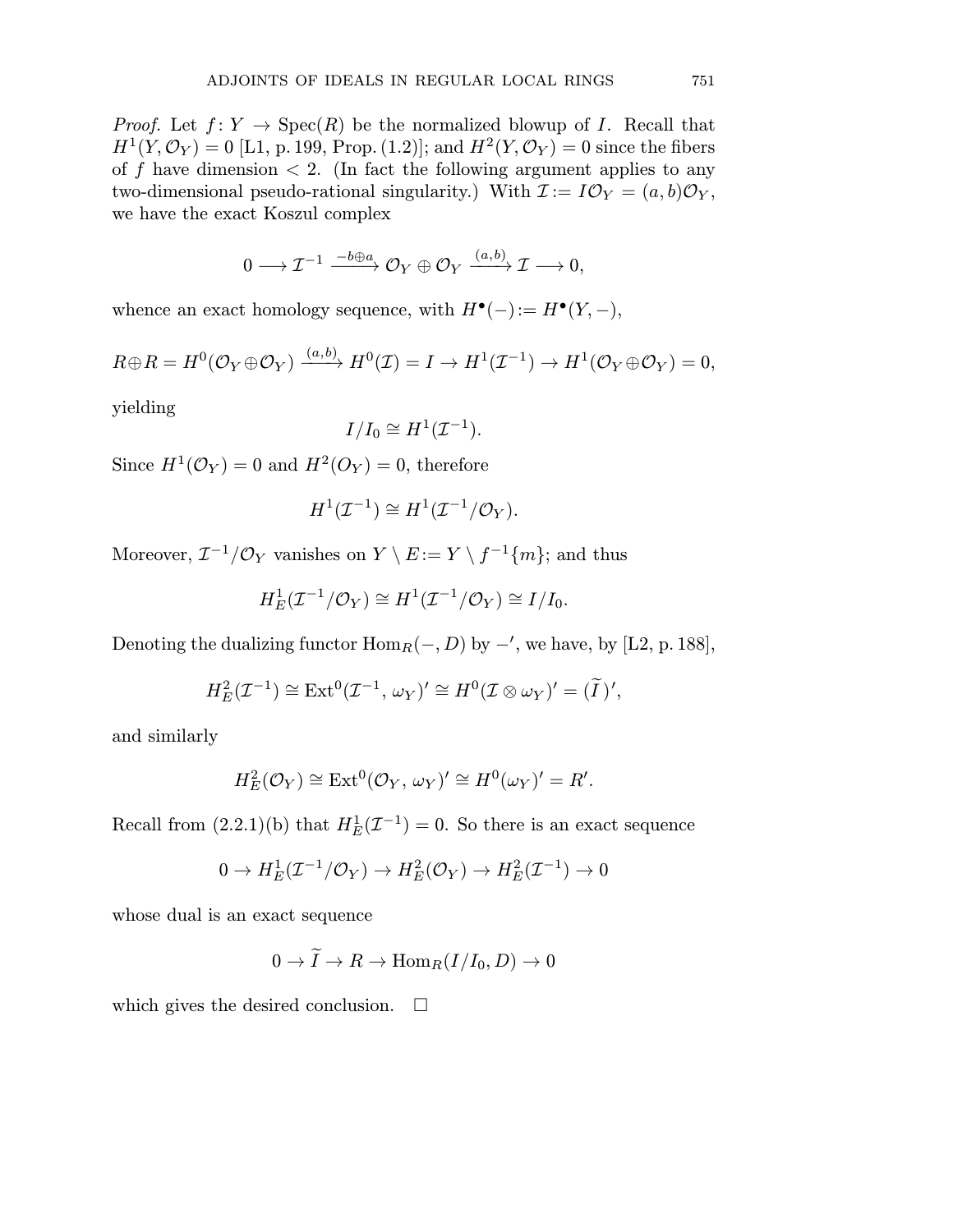## Appendix: A VANISHING THEOREM FOR LOCAL RINGS

by Steven Dale Cutkosky<sup>5</sup>

The purpose of this note is to prove a variation of the Kodaira vanishing theorem which is applicable to commutative algebra. The Theorem (Theorem A3) is used above by Lipman in his proof of a very general Briançon-Skoda type theorem. In particular, this gives a proof of Lipman's Vanishing Conjecture (2.2) for rings essentially of finite type over a field of characteristic zero.

The vanishing theorem proved here is the consequence of a generalization by Ramanujam of the Kodaira vanishing theorem. The book "Vanishing theorems on projective manifolds" by Shiffman and Sommese [SS] is a good reference for vanishing theorems on projective varieties. Theorem A2, from which Theorem A3 is immediate, can be further generalized along the lines of the theorems for complex projective manifolds in [SS].

Given a field k, a k-variety W and a line bundle  $\mathcal L$  on W, let L be a subfield of k such that W and  $\mathcal L$  are defined over L. We will denote the corresponding L-variety by  $W_L$ , and the corresponding line bundle on  $W_L$ by  $\mathcal{L}_L$ .

**Theorem A1** (Ramanujam). Let  $\mathcal{L}$  be a line bundle on a nonsingular complex projective variety X. Suppose that some positive multiple  $\mathcal{L}^{\otimes m}$  is generated by global sections and the image of  $X$  by a projective morphism determined by  $\Gamma(X, \mathcal{L}^{\otimes n})$  has the dimension of X for large n. Then

$$
H^i(X, \mathcal{L}^{-1}) = 0 \text{ for } i < \dim(X).
$$

This is Theorem 3 of [Ra]. The proof is also given in [SS, Theorem 7.1].

**Theorem A2.** let R be a local domain essentially of finite type over a field k of characteristic zero. Suppose that  $f: X \to \text{Spec}(R)$  is a projective resolution of singularities,  $\omega_X$  is a dualizing sheaf on X, and  $\mathcal L$  is a line bundle on X which is generated by global sections. Then  $H^{i}(X,\mathcal{L}\otimes \omega_{X})=0$ for  $i > 0$ .

*Proof.* R is the local ring of a point P on a projective k-variety V. By resolution of singularities  $[H]$ , there exists a nonsingular variety Y and a projective morphism  $a: Y \to V$  such that  $a: Y_P \to V_P$  is isomorphic to  $f: X \to \text{Spec}(R)$ . Extend  $\mathcal L$  to a line bundle  $\mathcal L'$  on Y. Let A be a very ample divisor on V. After replacing  $A$  by a sufficiently high power, we

<sup>5</sup>Partially supported by NSF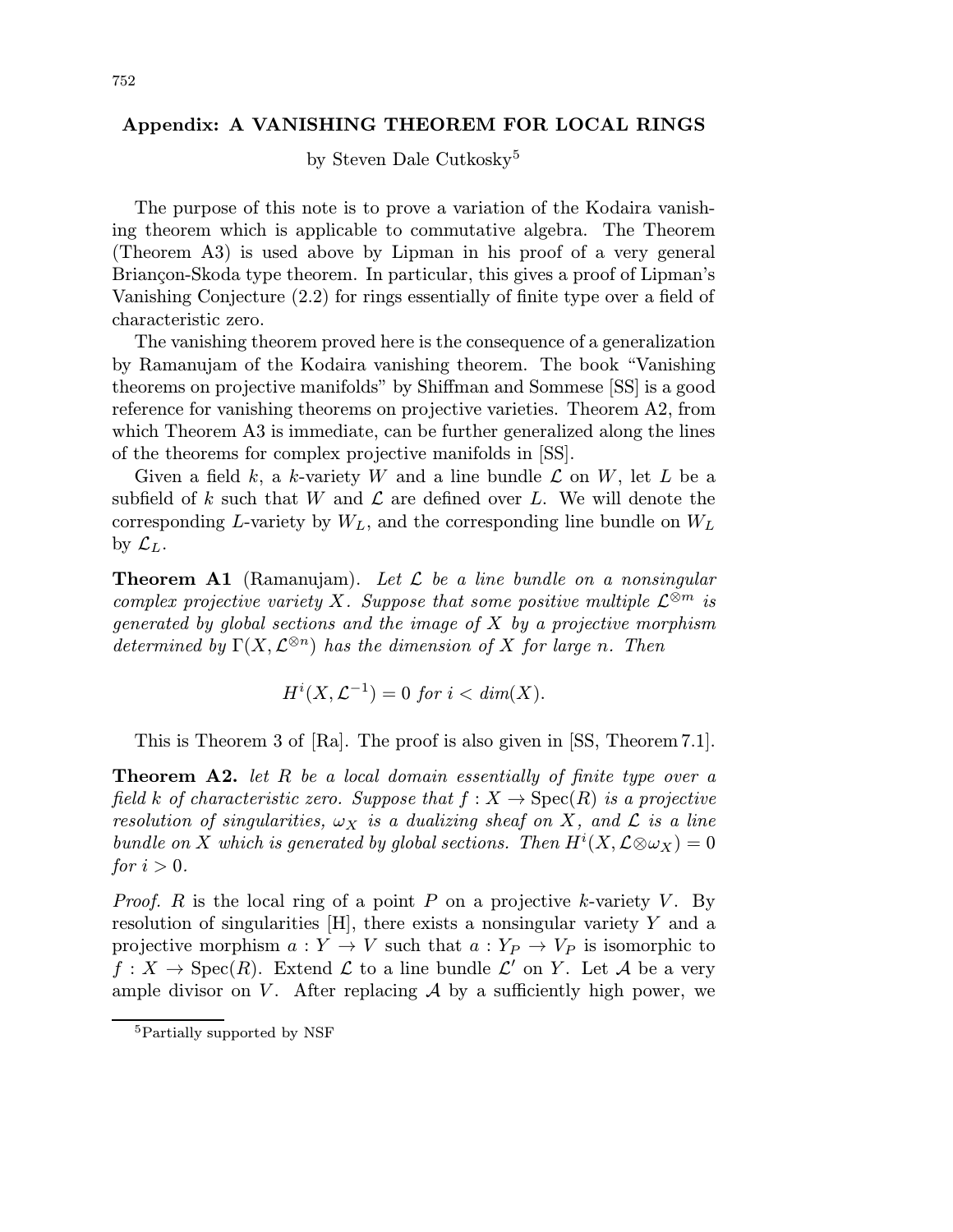have that  $A \otimes a_*(\mathcal{L}')$  is generated by global sections on V, so there is a surjection

(1) 
$$
\Gamma(V, \mathcal{A} \otimes a_*(\mathcal{L}')) \otimes_k \mathcal{O}_V \to \mathcal{A} \otimes a_*(\mathcal{L}').
$$

 $\mathcal{L}' | Y_P$  is generated by global sections, so that

(2)  $a_*(\mathcal{L}') \otimes_{\mathcal{O}_V} \mathcal{O}_Y \to \mathcal{L}'$  is surjective in a neighborhood of  $Y_P$ .

By (1) and (2), and since  $\Gamma(Y, \mathcal{A} \otimes \mathcal{L}') = \Gamma(V, \mathcal{A} \otimes a_*(\mathcal{L}'))$ , therefore  $\Gamma(Y,{\cal A}\otimes{\cal L}')\otimes_k {\cal O}_Y \to {\cal A}\otimes{\cal L}'$  is surjective in a neighborhood of  $Y_P.$  Hence  $A \otimes \mathcal{L}'$  is generated by global sections in a neighborhood of  $a^{-1}(P)$ .

By resolution of indeterminacies [H], there exists a projective birational morphism of nonsingular varieties  $g: Y'' \to Y$  obtained by blowing up a subscheme whose support is disjoint from  $a^{-1}(P)$ , and an exceptional divisor E for g such that  $A \otimes \mathcal{O}(-E) \otimes \mathcal{L}'$  is generated by global sections.  $\mathcal{A}^2 \otimes \mathcal{O}(-E) \otimes \mathcal{L}'$  is then also generated by global sections, and a nontrivial section of  $\Gamma(Y'',{\cal A}\otimes{\cal O}(-E)\otimes{\cal L}')$  gives an inclusion

$$
\Gamma(Y'',\mathcal{A}) \subset \Gamma(Y'',\mathcal{A}^2 \otimes \mathcal{O}(-E) \otimes \mathcal{L}').
$$

The image of the morphism from Y'' into  $\mathbf{P}(\Gamma(Y'', \mathcal{A}^2 \otimes \mathcal{O}(-E) \otimes \mathcal{L}'))$ projects onto V in  $\mathbf{P}(\Gamma(Y'', \mathcal{A}))$ . So after possibly replacing A by a high power, we may assume that the image of  $Y''$  by the projective map determined by  $\Gamma(Y'',{\cal A}\otimes{\cal O}(-E)\otimes{\cal L}')$  has dimension equal to the dimension of V. Let  $\mathcal{M} = \mathcal{A} \otimes \mathcal{O}(-E) \otimes \mathcal{L}', b = a \circ g$ . Then  $b: Y''_P \to V_P$  is isomorphic to  $f: X \to \text{Spec}(R)$ , and  $\mathcal{M}_P \cong \mathcal{L}$ .

 $Y''$  and M are defined over a finitely generated extension field of the rationals. Let L be an algebraic closure of this extension in the function field of  $Y''$ . Then L can be embedded in the complex numbers C, and  $Y_L'' \otimes_L \mathbf{C}$  is a nonsingular complex projective variety.

By Ramanujam's vanishing theorem (Theorem A1),  $H^q(Y''_{\mathbf{C}}, \mathcal{M}_{\mathbf{C}}^{-1}) = 0$ for  $q < \dim(V)$ . Since  $H^q(Y''_{\mathbf{C}}, \mathcal{M}_{\mathbf{C}}^{-1}) \cong H^q(Y''_L, \mathcal{M}_L^{-1}) \otimes_L \mathbf{C}$  and since  $H^q(Y_k'', \mathcal{M}_k^{-1}) \cong H^q(Y_L'', \mathcal{M}_L^{-1}) \otimes_L k$ , we have that

$$
H^q(Y_k'', \mathcal{M}_k^{-1}) = 0
$$
 for  $q < \dim(V)$ .

By Serre duality, we have  $H^q(Y'', \omega_{Y''} \otimes M) = 0$  for  $q > 0$ . Consider the Leray spectral sequence

$$
H^r(V, R^s b_*(\omega_{Y''}\otimes \mathcal{M})\otimes \mathcal{A}^n)\Rightarrow H^{r+s}(Y'', \omega_{Y''}\otimes \mathcal{M}\otimes \mathcal{A}^n).
$$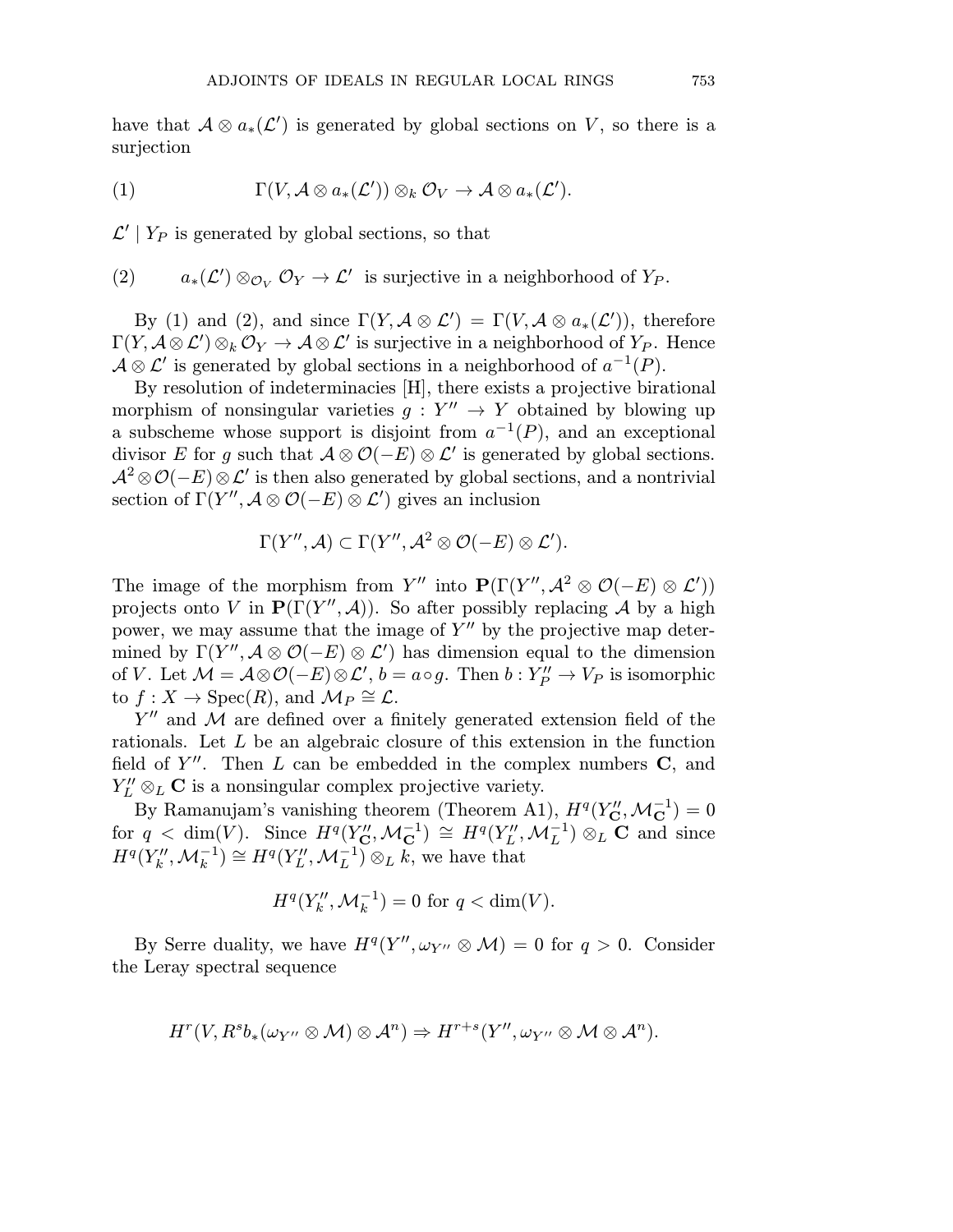$H^r(V,R^sb_*(\omega_{Y''}\otimes M)\otimes A^n)=0$  for  $r>0$  and  $R^sb_*(\omega_{Y''}\otimes M)\otimes A^n$  is generated by global sections for sufficiently large n since  $A$  is ample. We then have

$$
H^{0}(V, R^{s}b_{*}(\omega_{Y''}\otimes M)\otimes \mathcal{A}^{n})=H^{s}(Y'', \omega_{Y''}\otimes M\otimes \mathcal{A}^{n})=0
$$

for s > 0 and all sufficiently large n. Hence  $R^{s}b_{*}(\omega_{Y''}\otimes M)\otimes \mathcal{A}^{n}=0$  for  $s > 0$ , and  $H^s(X, \mathcal{L} \otimes \omega_X) = 0$ .

**Theorem A3.** Let  $R$  be a local domain essentially of finite type over a field k of characteristic zero. Suppose that  $f : X \to \text{Spec}(R)$  is a resolution of singularities,  $\omega_X$  is a dualizing sheaf on X, and  $I \subset R$  is an ideal such that  $I\mathcal{O}_X$  is an invertible  $\mathcal{O}_X$  module. Then  $H^i(X, I\omega_X) = 0$  for  $i > 0$ .

*Proof.* The conclusion follows from Theorem A2 since  $I\mathcal{O}_X$  is a line bundle generated by sections.

## References

- [A] S. S. Abhyankar, On the valuations centered in a local domain, Amer. J. Math. 78 (1956), 321–348.
- [AH1] I. Aberbach, C. Huneke, An improved Briancon-Skoda theorem with applications to the Cohen-Macaulayness of Rees algebras, Math. Annalen 297 (1993), 343– 369.
- $[AH2] \longrightarrow$ , A theorem of Briançon-Skoda type for equicharacteristic regular local rings, in preparation.
- [AHT] , N. T. Trung, Reduction numbers, Briançon-Skoda Theorems, and the depth of Rees algebras, Compositio Math. (to appear).
- [EGA] A. Grothendieck and J. Dieudonné, Éléments de Géométrie Algébrique, III, Publications Math. IHES, 11 (1961).
- [H] H. Hironaka, Resolution of singularities of an algebraic variety over a field of characteristic zero, Annals of Math. 79 (1964), 109–326.
- [HS] C. Huneke and I. Swanson, The core of ideals in two-dimensional regular local rings, preprint.
- [L1] J. Lipman, Rational singularities, with applications to algebraic surfaces and unique factorization, Publ. Math. IHES 36 (1969), 195-279.
- [L2]  $\_\_\_\_\_\_\_\_\_\_\_\.\_\_\_\_\_\_\_\_\_\.\_\_\_\_\_\_.\_\_$ (1978), 151–207.
- [L3]  $\_\_\_\_\_\_$ , On complete ideals in regular local rings, Algebraic Geometry and Commutative Algebra, vol. I, in honor of Masayoshi Nagata, Kinokuniya, Tokyo, 1988, pp. 203–231.
- [L4]  $\quad \underline{\hspace{2cm}}$ , Adjoints and polars of simple complete ideals in two-dimensional regular local rings, Bull. Soc. Math. Belgique 45 (1993), 224–244.
- [L5]  $\_\_\_\_\_\_\_\_\.\$  Proximity inequalities for complete ideals in two-dimensional regular local rings, Contemporary Mathematics 159 (1994), 293–306.
- [L6]  $\quad \qquad \ldots$ , Cohen-Macaulayness in graded algebras, Mathematical Research Letters 1 (1994), 149–157.